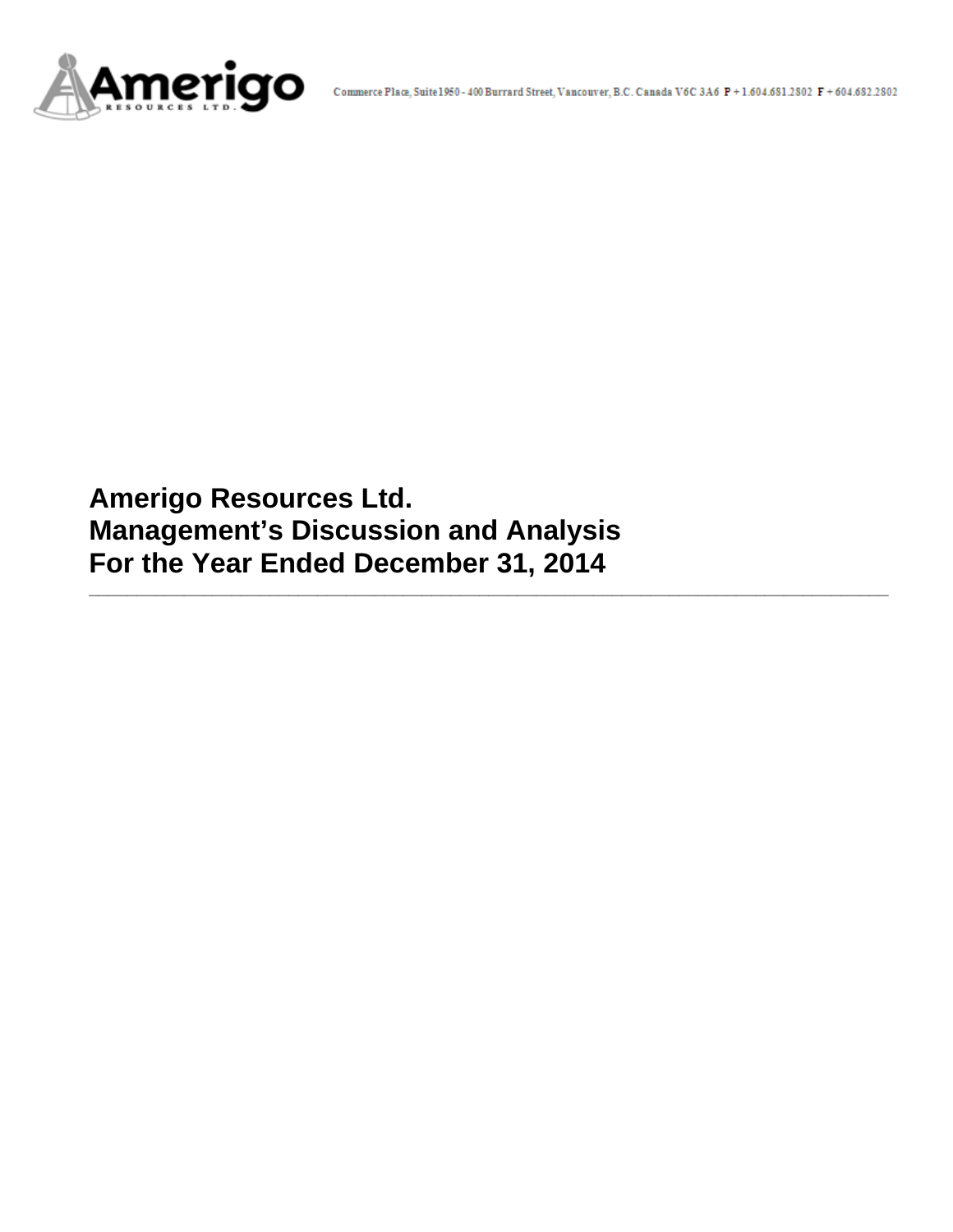### *T A B L E of C O N T E NT S*

This Management's Discussion & Analysis ("MD&A") is comprised of the following sections:

- 1. **Company Profile**  An executive summary of Amerigo's business and its long-term contractual relationship with Codelco/El Teniente Division…(PAGE 3)
- 2. **Introduction**  Information on accounting principles, reporting currency and other background factors to facilitate the understanding of this MD&A and related consolidated financial statements... (PAGE 3)
- 3. **Highlights and Significant Events** A summary of the key operating and financial metrics of the Company during the year ended December 31, 2014 ("fiscal 2014") and as at December 31, 2013…(PAGE 4)
- 4. **Five-Quarter Financial Results and Summary Cash Flow Information** A summary of financial results and uses and sources of cash presented on a quarterly basis for the most recent five reporting quarters...(PAGE 6)
- 5. **Overall Performance** A brief description of the Company's financial performance in fiscal 2014… (PAGE 7)
- 6. **Selected Annual Information** Three-year financial metrics in tabular form…(PAGE 7)
- 7. **Operating Results** An analysis of the Company's production, sales, cash cost and total cost for fiscal 2014 and compared to the year ended December 31, 2013 ("fiscal 2013")…(PAGE 8)
- 8. **Financial Results for Fiscal 2014** An analysis of the Company's financial performance during fiscal 2014, compared to the Company's performance during fiscal 2013…(PAGE 12)
- 9. **Financial Results for the quarter ended December 31, 2014** An analysis of the Company's financial performance during the quarter ended December 31, 2014 ("Q4-2014"), compared to the Company's performance for the quarter ended December 31, 2013 ("Q4- 2013")…(PAGE 16)
- 10. **Comparative Periods** A summary of financial data for the Company's most recent eight reporting quarters…(PAGE 18)
- 11. **Liquidity and Capital Resources** Review of the Company's cash flow during 2014 and analysis of the Company's liquidity and financial position as at December 31, 2014…(PAGE 19)
- 12. **Cauquenes Expansion–** Information on contractual and financing arrangements for the Company's Cauquenes expansion project…(PAGE 21)
- 13. **Summary of Obligations**  Summary of the Company's contractual obligations…(PAGE 23)
- 14. **Other** –Disclosure of related party transactions and other MD&A requirements...(PAGE 24)

THIS DOCUMENT CONTAINS FORWARD-LOOKING STATEMENTS. PLEASE REFER TO THE CAUTIONARY LANGUAGE UNDER THE HEADING "CAUTIONARY STATEMENT ON FORWARD-LOOKING INFORMATION" BELOW.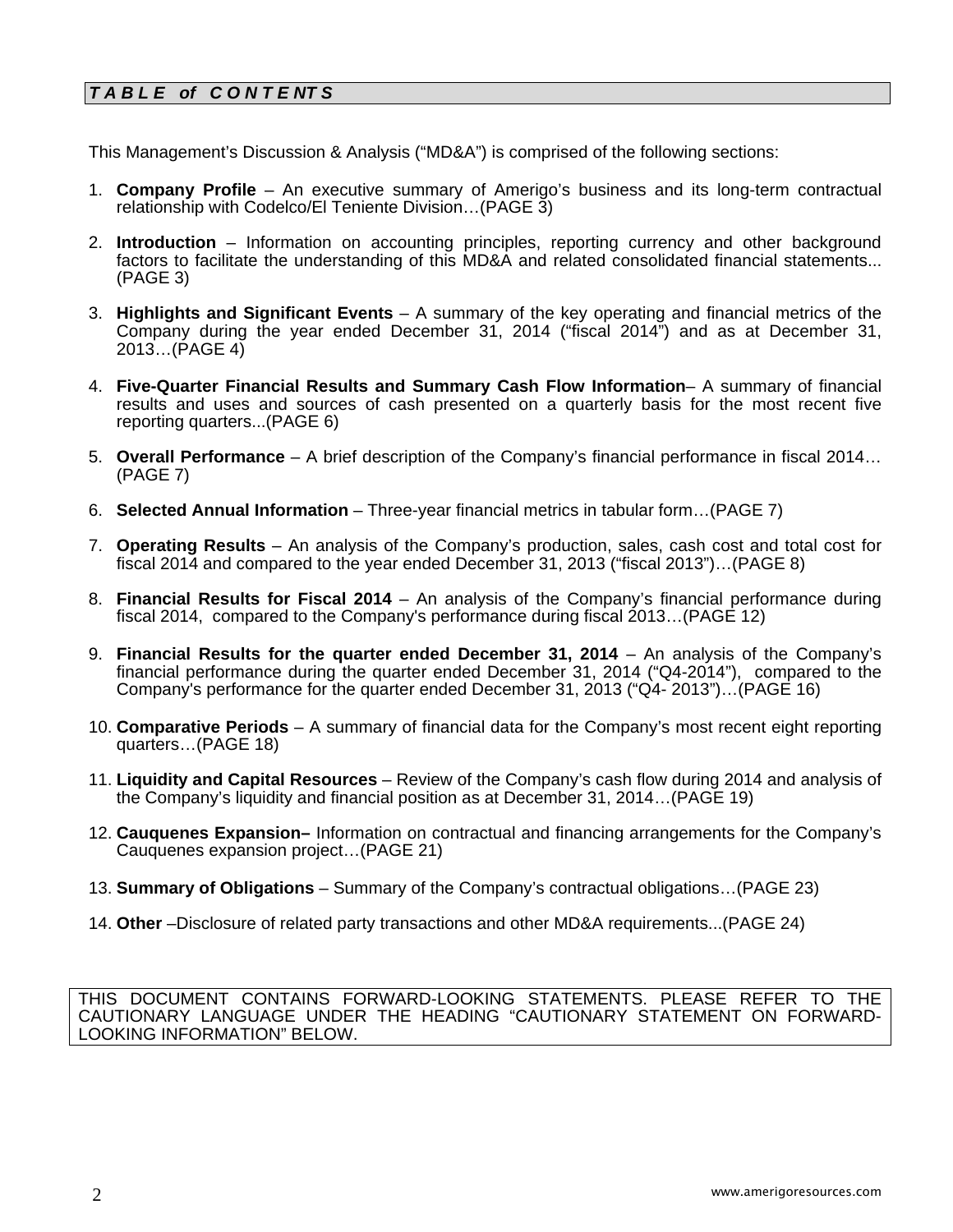# *REPORTED IN U.S. DOLLARS, EXCEPT WHERE INDICATED OTHERWISE*

#### *COMPANY PROFILE*

Amerigo Resources Ltd. ("Amerigo") owns a 100% interest in Minera Valle Central S.A. ("MVC"), a Chilean company that produces copper and molybdenum concentrates.

MVC has a long-term contractual relationship with the El Teniente Division ("DET") of Corporación Nacional del Cobre de Chile ("Codelco") to treat fresh and old tailings from Codelco's El Teniente mine. El Teniente is the world's largest underground copper mine and has been in production since 1904. Codelco has begun construction of a new mine level at El Teniente that is scheduled for completion in 2017 and is expected to extend El Teniente's useful life by 50 years.

On April 8, 2014 MVC and DET entered into a contract (the "Master Agreement") granting to MVC the rights to process tailings from DET's Cauquenes tailings deposit, extending MVC's rights to process DET tailings from 2021 to 2037 and amending MVC's contracts with DET to process tailings from El Teniente's current production (the "Fresh Tailings Contract") and from DET's Colihues tailings deposit (the "Colihues Contract") (See **Cauquenes Expansion,** page 21).

Amerigo's shares are listed for trading on the Toronto Stock Exchange ("TSX") and the OTCQX Stock Exchange in the United States.

#### *INTRODUCTION*

The following MD&A of the results of operations and financial position of Amerigo together with its subsidiaries (collectively, the "Company"), is prepared as of February 19, 2015, and should be read in conjunction with the Company's audited consolidated financial statements and related notes for the years ended December 31, 2014 and December 31, 2013.

This MD&A's objective is to help the reader understand the factors affecting the Company's current and future financial performance.

The Company's financial statements are reported under International Financial Reporting Standards ("IFRS") issued by the International Accounting Standards Board ("IASB"). The disclosure of financial data and results in this MD&A is also reported under IFRS, except non-GAAP measures and when indicated otherwise.

Reference is made in this MD&A to various non-GAAP measures such as cash flow per share from operating activities, cash cost and total cost. Cash cost and total cost are terms that do not have a standardized meaning but are widely used in the mining industry as performance indicators. Refer to page 10 of this MD&A for a tabular reconciliation of the Company's cash and total costs to cost of sales in 2014 and 2013.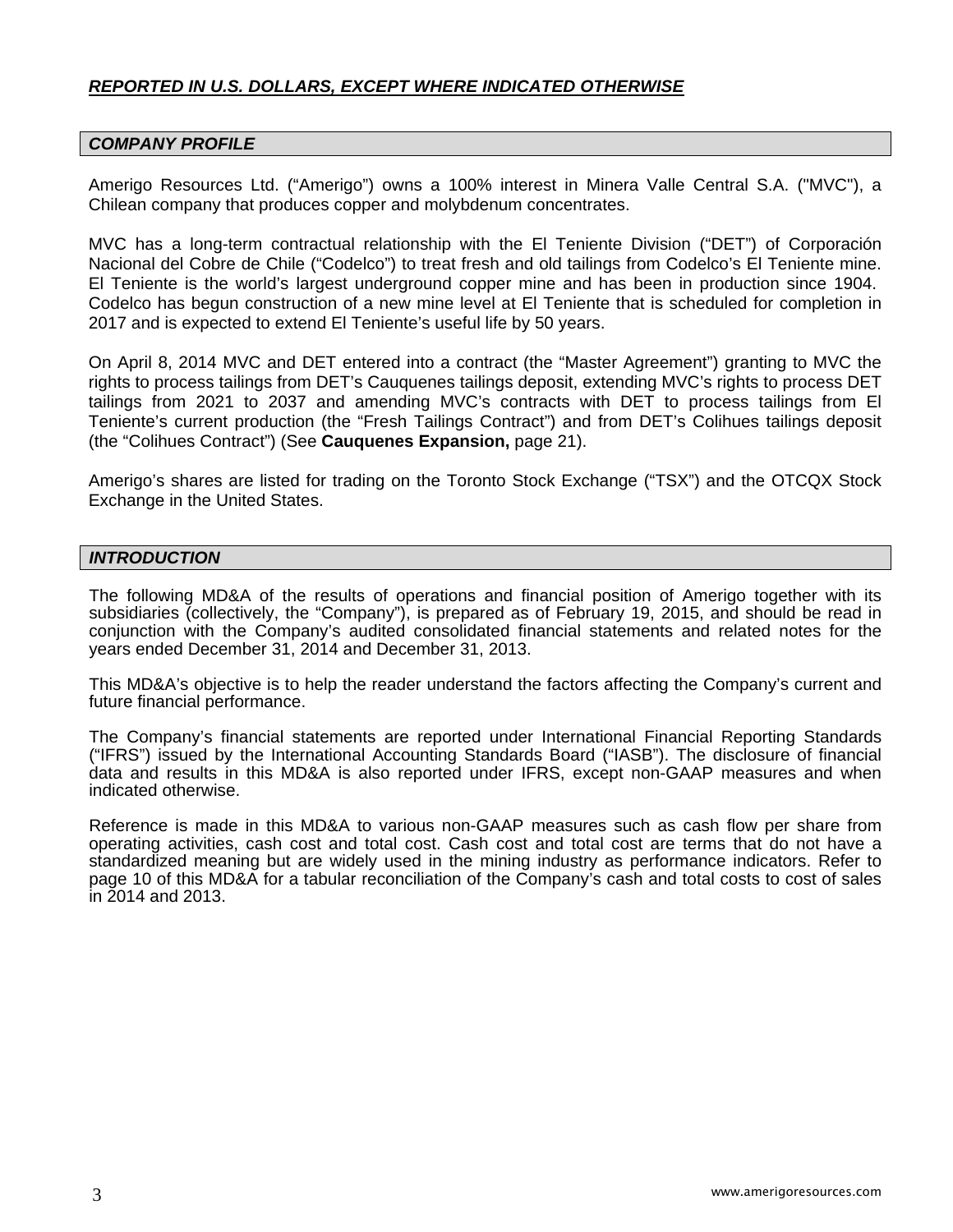# *HIGHLIGHTS and SIGNIFICANT EVENTS*

# **Comparative Annual Overview**

|                                                   | Years ended December 31, |           |           |       |
|---------------------------------------------------|--------------------------|-----------|-----------|-------|
|                                                   | 2014                     | 2013      | Change    |       |
|                                                   |                          |           |           | %     |
| Copper produced, million pounds                   | 41.0                     | 45.7      | (4.7)     | (10%) |
| Copper sold, million pounds                       | 41.0                     | 45.4      | (4.4)     | (10%) |
| Molybdenum produced, million pounds               | 0.6                      | 0.8       | (0.2)     | (25%) |
| Molybdenum sold, million pounds                   | 0.6                      | 0.8       | (0.2)     | (25%) |
| Percentage of copper production from old tailings | 36%                      | 40%       |           | (4% ) |
| Revenue (thousands)                               | 119,622                  | 143,592   | (23, 970) | (17%) |
| Cost of sales <sup>1</sup> (thousands)            | 113,047                  | 137,556   | (24, 509) | (18%) |
| El Teniente royalty costs (thousands)             | 25,345                   | 33,815    | (8,470)   | (25%) |
| Gross profit (thousands)                          | 6,575                    | 6,036     | 539       | 9%    |
| Net (loss) profit (thousands)                     | (10, 702)                | 993       | (11, 695) | 1178% |
| Operating cash flow (thousands) $2^2$             | 14,786                   | 19,136    | (4, 350)  | (23%) |
| Cash flow paid for plant expansion (thousands)    | (11, 739)                | (13, 391) | 1,652     | (12%) |
| Cash and cash equivalents (thousands)             | 18,308                   | 13,148    | 5,160     | 39%   |
| Average realized copper price per pound           | 3.14                     | 3.32      | (0.18)    | (5%)  |
| Cash cost per pound <sup>3</sup>                  | 2.08                     | 2.08      | 0.00      | 0%    |
| Total cost per pound 3                            | 3.02                     | 3.22      | (0.20)    | (6%)  |

<sup>1</sup> Includes El Teniente royalty costs

 $^2$  Operating cash flow before changes in non-cash working capital.<br>3 Cash and tatal costs are non CAAB measures. Befor to page 10.1

 $3$  Cash and total costs are non-GAAP measures. Refer to page 10 for a reconciliation of these measures to cost of sales.

# **Financial results**

- Revenue was \$119.6 million compared to \$143.6 million in 2013. Revenues decreased 17% due to lower copper and molybdenum sales and lower copper prices.
- Cost of sales was \$113.0 million, compared to \$137.6 million in 2013, a decrease of 18%, driven by lower production, El Teniente royalty and depreciation costs.
- Gross profit was \$6.6 million, compared to gross profit of \$6.0 million in 2013.
- Net loss was \$10.7 million compared to net profit of \$1.0 million in 2013. Items affecting financial performance in 2014 included non-cash charges of \$8.1 million for change in estimates resulting from the extension of the Company's rights to process El Teniente tailings from 2021 to 2037 upon the signing of the Master Agreement, and approximately \$5.7 million for deferred income tax expense resulting from tax reform enacted in Chile in 2014.
- In 2014, the Company generated cash flow from operations before changes in non-cash working capital of \$14.8 million (2013: \$19.1 million).

#### **Production**

- The Company produced 41.0 million pounds of copper, 10% lower than the 45.7 million pounds produced in 2013.
- Molybdenum production was 0.6 million pounds, 25% lower than the 0.8 million pounds produced in 2013.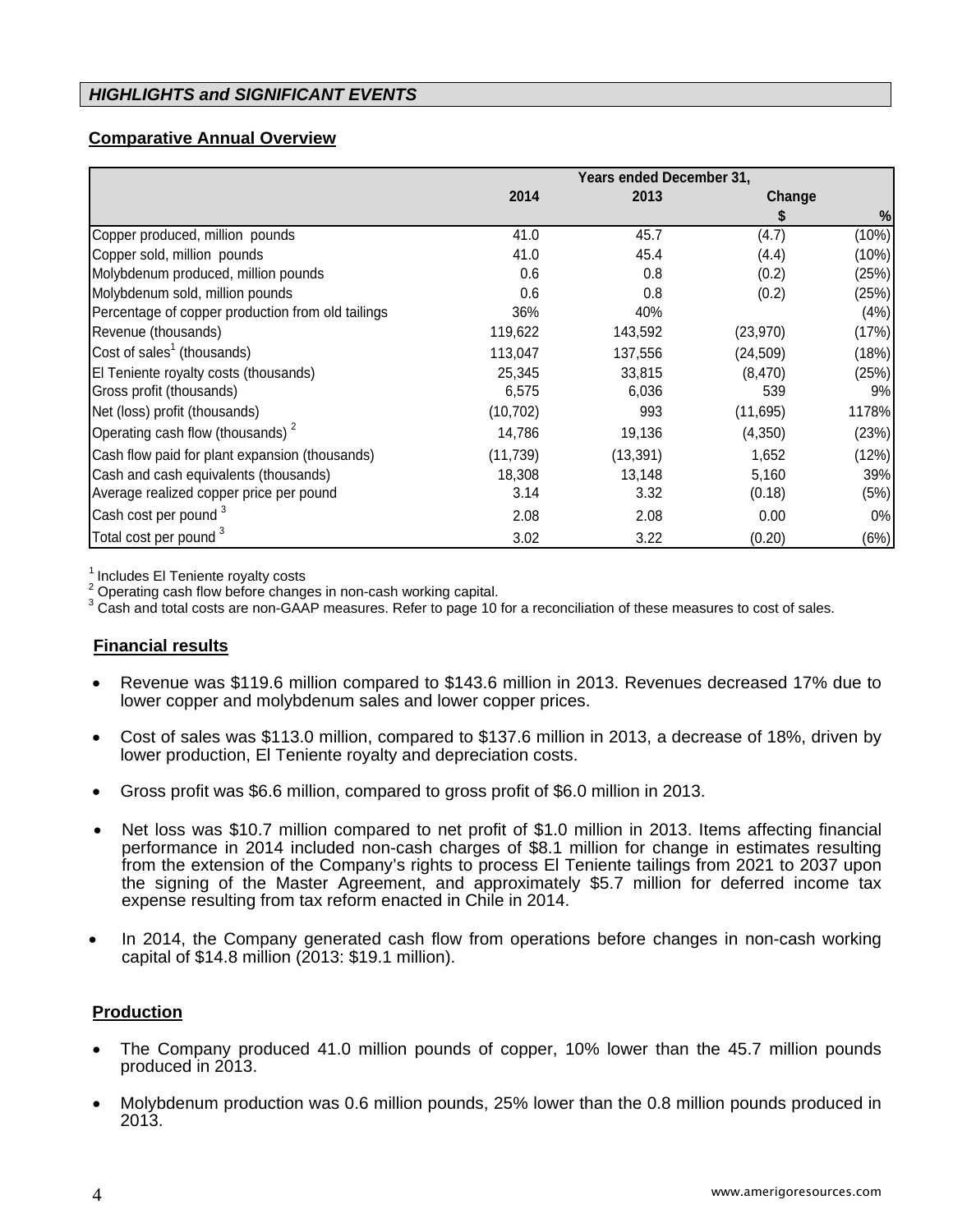Copper production in 2014 was affected by low grades and low sulphide content in old tailings. Molybdenum production was affected by low grades. In 2014 MVC's mine plan progressed through the zone of lower grade tailings deposited by DET in Colihues while it made launder repairs in 2006- 2007.

### **Revenue**

 Revenue decreased to \$119.6 million from \$143.6 million in 2013. The Company's copper selling price fell from \$3.32/lb in 2013 to \$3.14/lb and its molybdenum selling price increased from \$10.13/lb to \$11.34/lb. Copper and molybdenum sales volume decreased 10% and 28%, respectively, from 2013 levels.

### **Costs**

- Cash cost (a non-GAAP measure equal to the aggregate of smelting, refining and other charges, production costs net of inventory adjustments, administration and transportation costs, net of byproduct credits, see page 10) before El Teniente royalty was \$2.08/lb, the same as in 2013.
- Total cost (a non-GAAP measure equal to the aggregate of cash cost, El Teniente royalty, depreciation and accretion, see page 10) was \$3.02/lb compared to \$3.22/lb in 2013, as a result of lower El Teniente royalties and depreciation charges.
- Power costs in 2014 were \$23.0 million (\$0.0916/kwh) compared to \$23.8 million (\$0.0939/kwh) in 2013.
- Total El Teniente royalties were \$25.3 million in 2014, compared to \$33.8 million in 2013, due to lower production and copper prices.

#### **Cash and Financing Activities**

 Cash balance was \$18.3 million at December 31, 2014 compared to \$13.1 million at December 31, 2013.

#### **Investments**

- Cash payments for capital expenditures ("Capex") were \$11.8 million compared to \$13.4 million in 2013. Capex payments were funded from operating cash flow, cash on hand and El Teniente royalty deferrals.
- Capex incurred in 2014 totaled \$13.2 million (2013: \$10.4 million) and included \$8.9 million for project investments in connection with the Cauquenes expansion (2013: \$3.6 million) and \$4.3 million for sustaining Capex projects (2013: \$6.8 million).
- The Company's investments in Candente Copper Corp. and Los Andes Copper Ltd. had an aggregate fair value of \$2 million at December 31, 2014 (December 31, 2013: \$3.2 million).

#### **Outlook**

 MVC estimates 2015 production of 50 to 55 million pounds of copper at an annual cash cost (page 10) of \$1.80 to \$2.00/lb, including a significant increase in production and decrease in cash cost in the fourth quarter once Cauquenes is in production. Copper production is expected to ramp up from approximately 10 million pounds in Q1 to approximately 19 million pounds in Q4, and cash cost is projected to be between \$1.95/lb and \$2.15/lb in Q1, decreasing to \$1.60/lb to \$1.75/lb in Q4. Refer to **Cautionary Statement on Forward Looking Information** (page 29).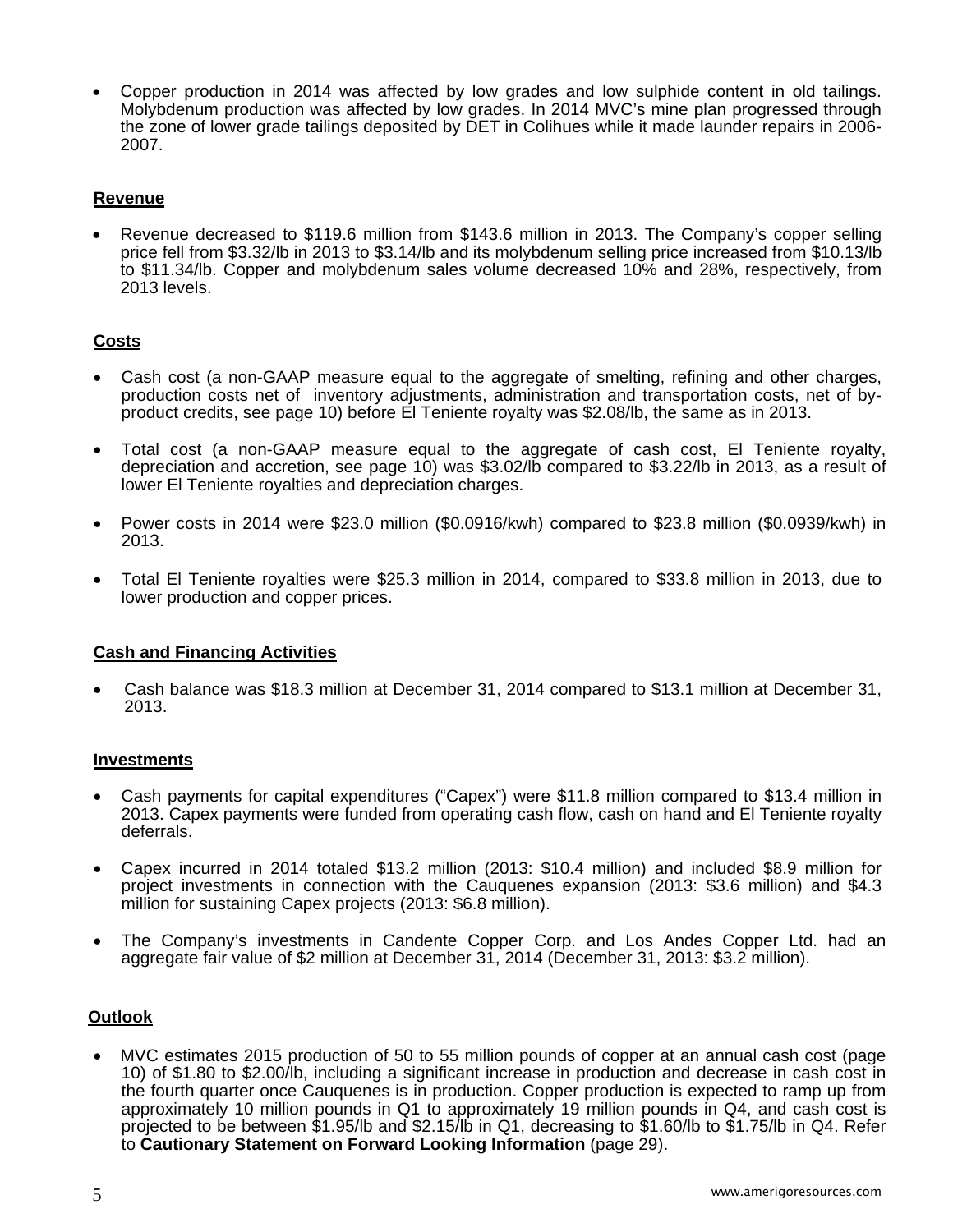# *SUMMARY OF FINANCIAL RESULTS Q4-2013 TO Q4-2014*

|                                                    | Q4-2014      |               | Q3-2014 Q2-2014 | Q1-2014     | Q4-2013      |
|----------------------------------------------------|--------------|---------------|-----------------|-------------|--------------|
|                                                    |              |               |                 |             |              |
| Copper production, million pounds                  | 11.352       | 10.156        | 9.344           | 10.186      | 12.254       |
| Copper sales, million pounds                       | 11.216       | 10.321        | 9.322           | 10.177      | 12.597       |
| Moly production - pounds                           | 160,107      | 143,008       | 152,340         | 125,016     | 181,464      |
| Moly sales - pounds                                | 159,204      | 148,255       | 153,970         | 110,774     | 174,211      |
| Financial results (\$ thousands)                   |              |               |                 |             |              |
| Revenue                                            | 31,046       | 28,881        | 27,325          | 32,370      | 37,035       |
| Cost of sales                                      |              |               |                 |             |              |
| <b>Production costs</b>                            | 18,259       | 17,471        | 15,565          | 19,001      | 23,828       |
| El Teniente royalty                                | 6,359        | 6,315         | 6,250           | 6,421       | 8,540        |
| Depreciation and amortization                      | 1,844        | 1,814         | 2,668           | 4,738       | 4,112        |
| Administration                                     | 1,358        | 1,083         | 1,297           | 1,191       | 1,232        |
| Transportation                                     | 367          | 344           | 347             | 355         | 402          |
|                                                    | 28,187       | 27,027        | 26,127          | 31,706      | 38,114       |
| Gross profit (loss)                                | 2,859        | 1,854         | 1,198           | 664         | (1,079)      |
| Other expenses                                     |              |               |                 |             |              |
| Office and general expenses                        | 113          | 316<br>488    | 164             | 419         | 228          |
| Salaries, management and professional fees         | 950<br>56    | 155           | 451<br>387      | 538         | 809          |
| Share-based payment compensation                   |              |               |                 |             |              |
| Royalty derivative including changes in fair value | (763)<br>356 | (974)<br>(15) | 318<br>1,320    | 45<br>1,002 | (180)<br>857 |
| Loss from change in estimates                      |              | $\frac{1}{2}$ | 8,066           |             |              |
| Other gains and losses                             |              |               |                 |             |              |
| Foreign exchange expense (gain)                    | 228          | 34            | (318)           | (197)       | 694          |
| Impairment charges                                 | 279          |               |                 |             | 668          |
| Other gains                                        | (100)        | (133)         | (47)            | (80)        | (95)         |
|                                                    | 407          | (99)          | (365)           | (277)       | 1,267        |
| Operating profit (loss)                            | 2,096        | 1,968         | (7, 823)        | (61)        | (3,203)      |
| Finance costs                                      | 18           | (25)          | 95              | 149         | 161          |
| Profit (loss) before tax                           | 2,078        | 1,993         | (7,918)         | (210)       | (3, 364)     |
| Income tax expense (recovery)                      | 376          | 5,718         | 372             | 179         | (917)        |
| Profit (loss) for the period                       | 1,702        | (3, 725)      | (8, 290)        | (389)       | (2, 447)     |
|                                                    |              |               |                 |             |              |
| Earnings (loss) per share - basic                  | 0.01         | (0.02)        | (0.05)          | 0.00        | (0.02)       |
| Earnings (loss) per share - diluted                | 0.01         | (0.02)        | (0.05)          | 0.00        | (0.02)       |
| Cash cost $(\frac{6}{lb})^1$                       | 1.99         | 1.92          | 2.22            | 2.22        | 2.19         |
| Total cost $(\frac{6}{10})^1$                      | 2.75         | 2.75          | 3.23            | 3.38        | 3.36         |
|                                                    |              |               |                 |             |              |
| Uses and sources of cash (\$thousands)             |              |               |                 |             |              |
| Operating cash flow before working capital changes | 5,414        | 3,396         | 1,473           | 4,503       | 2,787        |
| Operating cash flow after working capital changes  | 13,086       | 5,097         | 1,609           | (1,702)     | 11,919       |
| Cash used in investing activities                  | (3,645)      | (1,969)       | (2,723)         | (3, 402)    | (3,537)      |
| Cash from exercise of stock options                |              |               | 157             | 98          |              |
| Ending cash position                               | 18,308       | 10,203        | 7,265           | 8,142       | 13,148       |

 $1$  Cash and total costs are non-GAAP measures. Refer to page 10 for the basis of reconciliation of these measures to cost of sales.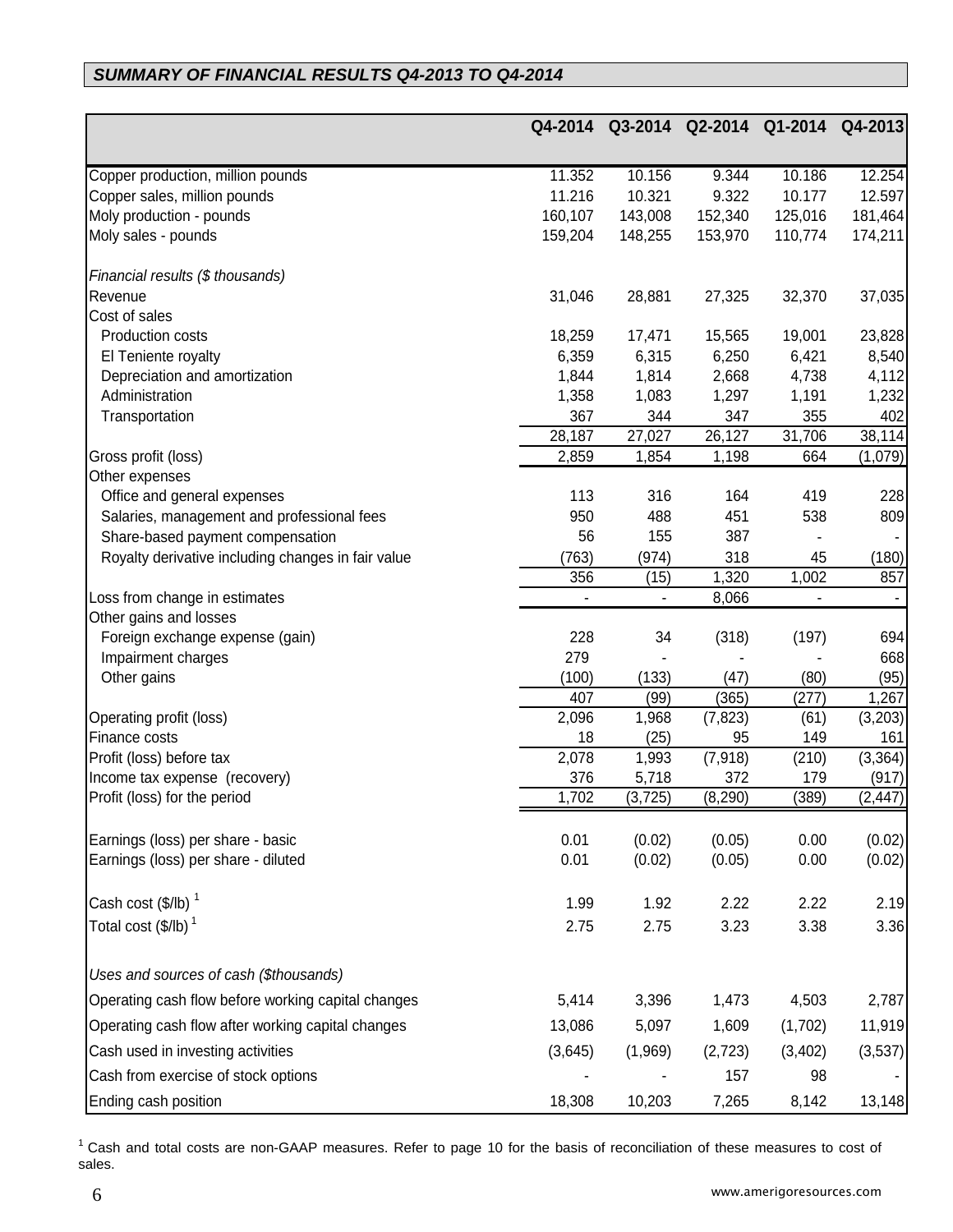### *OVERALL PERFORMANCE*

In 2014 the Company posted a net loss of \$10.7 million compared to a net profit of \$1.0 million in 2013. Items affecting financial performance in 2014 included non-cash charges of \$8.1 million for a change in estimates resulting from the extension of the Company's rights to process El Teniente tailings upon the signing of the Master Agreement, and approximately \$5.7 million for deferred income tax expense resulting from tax reform enacted in Chile in 2014.

The Company produced 41.0 million pounds of copper and 0.6 million pounds of molybdenum, compared to 45.7 million pounds of copper and 0.8 million pounds of molybdenum in 2013.

Revenue of \$119.6 million (2013: \$143.6 million) was derived from the sale of 41.0 million pounds of copper and 0.6 million pounds of molybdenum (2013: 45.4 million pounds of copper and 0.8 million pounds of molybdenum).

The Company generated operating cash flow excluding the effect of changes in non-cash working capital accounts of \$14.8 million (2013: \$19.1 million). Including the effect of changes in non-cash working capital accounts, operating cash flow was \$18.1 million (2013: \$19.5 million).

At December 31, 2014, the Company had cash and cash equivalents of \$18.3 million (2013: \$13.1 million) and working capital of \$2.7 million (2013: \$3.0 million).

### *SELECTED ANNUAL FINANCIAL INFORMATION*

The following information has been extracted from the Company's audited consolidated financial statements for the years ended December 31, 2014, 2013 and 2012.

|                                       | Year ended   | Year ended   | Year ended   |
|---------------------------------------|--------------|--------------|--------------|
|                                       | December 31, | December 31, | December 31, |
|                                       | 2014         | 2013         | 2012         |
| Total revenue (thousands)             | \$119,622    | \$143,592    | \$181,761    |
| Net (loss) profit (thousands)         | (10, 702)    | 993          | (8, 192)     |
| (Loss) earnings per share (thousands) | (0.06)       | 0.01         | (0.05)       |
| Diluted (loss) earnings per share     | (0.06)       | 0.01         | (0.05)       |
| Cash dividends paid (thousands)       |              |              | 6,845        |

|                                       | At December 31, | At December 31, | At December 31, |
|---------------------------------------|-----------------|-----------------|-----------------|
|                                       | 2014            | 2013            | 2012            |
| Total assets                          | \$180,155       | \$186,109       | \$204,416       |
| Total long-term financial liabilities | 11.494          | 7,835           | 9,586           |

<sup>1</sup> Long term financial liabilities at December 31, 2014 were comprised of: severance provisions: \$1.3 million (2013: \$3.6 million, 2012: \$4.3 million), royalty derivative to related parties of \$10.1 million (2013: \$4.2 million 2012: \$5.3 million) and other noncurrent liabilities of \$57,000 (\$nil in 2013 and 2012).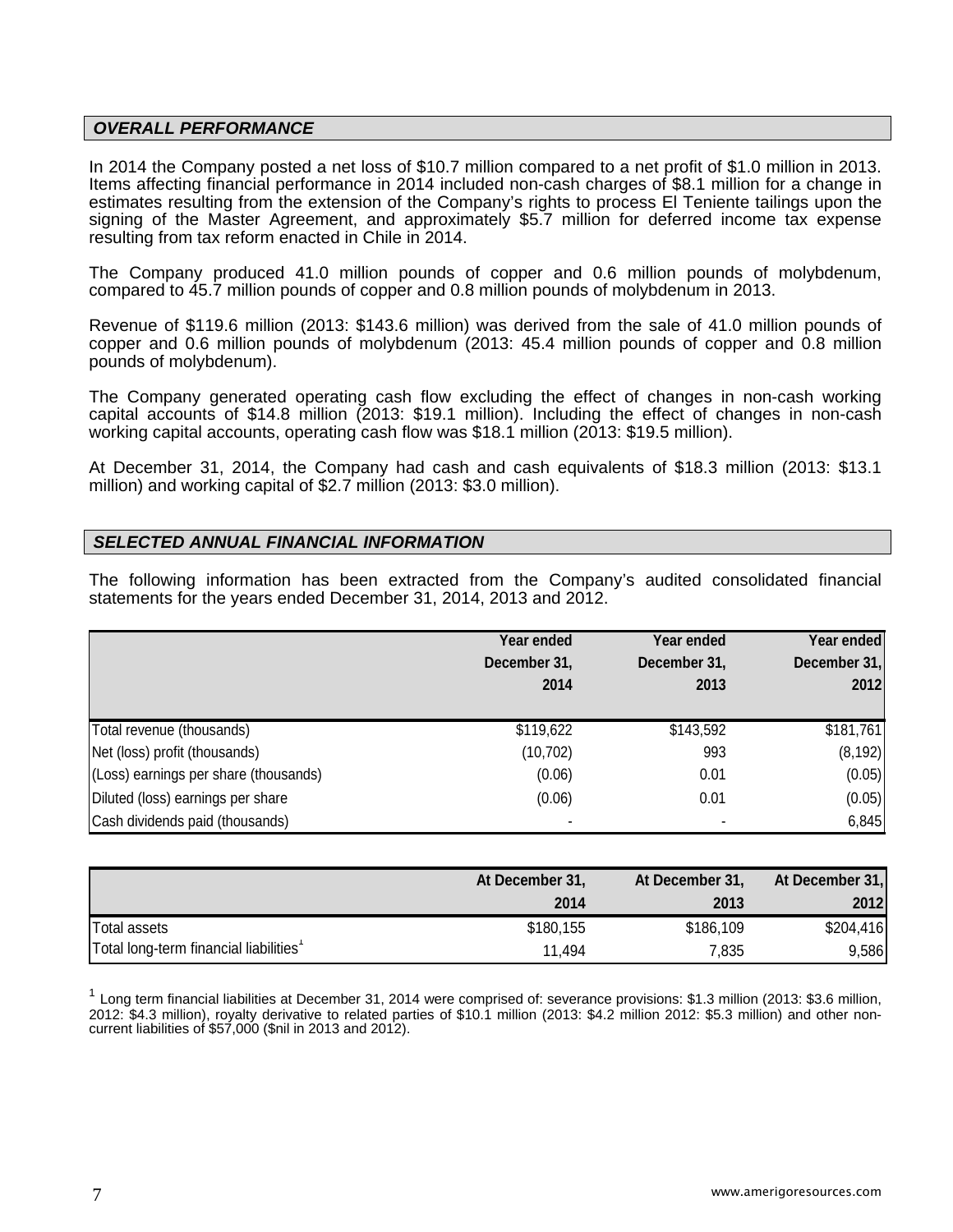### *OPERATING RESULTS*

In 2014 the Company produced and sold 41.0 million pounds of copper, both of which were 10% lower than in 2013. During most of 2014 copper production was adversely affected by low grades and low sulphide content for the old tailings. In 2014 MVC's mine plan progressed through the zone of lower grade tailings deposited by DET in Colihues while it made launder repairs in 2006-2007.

The Company implemented a number of ongoing cost reduction initiatives at MVC during the year, including termination of the Colihues mining subcontract. MVC has been processing old tailings directly with its own employees and resources since July 2014, which is resulting in substantial cost savings, and anticipates processing Cauquenes tailings in the same manner.

Copper production in 2014 includes 2.1 million pounds of copper produced and sold pursuant to a tolling contract with Minera Maricunga. The tolling contract involves the purchase by MVC of Maricunga copper concentrate, which is blended with MVC's concentrates and sold through MVC's copper sales contract

Molybdenum production at 0.6 million pounds was 25% lower than in 2013, and molybdenum deliveries to the roaster were also 25% lower than in 2013. Molybdenum production in 2014 was affected by lower grades in fresh and old tailings.

In Q4-2014 the Company produced 11.4 million pounds of copper and 0.2 million pounds of molybdenum, 7% and 11% lower, respectively, than in Q4-2013.

The Company's cost of sales was 18% less than in 2013, due to lower production, El Teniente royalty and depreciation costs and the effect of a gain from Changes in Estimates of \$2.4 million (page 12).

During 2014, the Company generated cash flow from operations before changes in non-cash working capital of \$14.8 million and posted a net loss of \$10.7 million.

|                                   | 2014       | 2013       |
|-----------------------------------|------------|------------|
| <b>FRESH TAILINGS EL TENIENTE</b> |            |            |
| Tonnes processed                  | 44,951,132 | 44,484,008 |
| Copper grade (%)                  | 0.114%     | 0.132%     |
| Copper recovery                   | 21.4%      | 20.0%      |
| Copper produced (lbs)             | 24,167,519 | 25,892,036 |
| <b>OLD TAILINGS COLIHUES</b>      |            |            |
| Tonnes processed                  | 12,928,382 | 11,256,926 |
| Copper grade (%)                  | 0.227%     | 0.270%     |
| Copper recovery                   | 22.8%      | 27.3%      |
| Copper produced (lbs)             | 14,741,304 | 18,301,938 |
| <b>TOLL PROCESSING</b>            |            |            |
| Copper produced (lbs)             | 2,129,663  | 1,479,300  |
| <b>COPPER</b>                     |            |            |
| Total copper produced (lbs)       | 41,038,486 | 45,673,274 |
| Total copper sold (lbs)           | 41,036,532 | 45,372,380 |
| <b>MOLYBDENUM</b>                 |            |            |
| Total molybdenum produced (lbs)   | 580,472    | 809,057    |
| Total molybdenum sold (lbs)       | 572,203    | 797,444    |

#### **Production**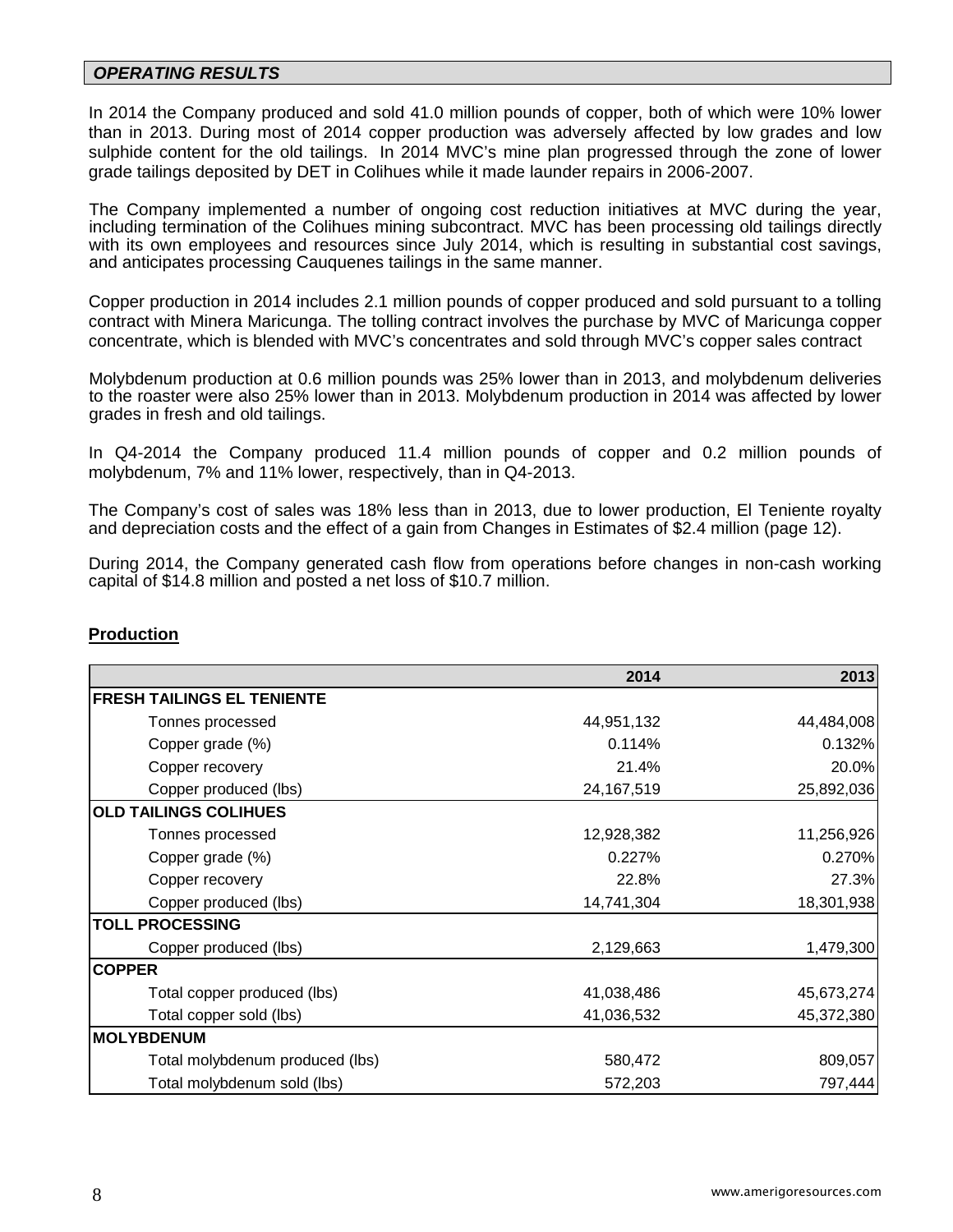# **Exploration and evaluation assets**

The Company's exploration and evaluation assets ("EEA") include costs incurred to conduct pilot tests, and for engineering and other associated costs to evaluate potential options for the processing of tailings in the Cauquenes deposit. MVC had the legal right to explore this area while it conducted negotiations to obtain the rights to process Cauquenes tailings. EEA was reclassified to property, plant and equipment ("PPE") in Q2-2014*.* 

# **Revenue**

|                                                           | 2014       | 2013       |
|-----------------------------------------------------------|------------|------------|
| Average LME copper price per pound                        | 3.11       | \$<br>3.32 |
| Average Platt's molybdenum dealer oxide price per pound 1 | $11.39$ \$ | 10.32      |
| Total copper net sales (thousands)                        | 108,046 \$ | 132,532    |
| Total molybdenum and tolling sales (thousands)            | 11,576     | 11,060     |
| Total revenue during the year (thousands)                 | 119,622 \$ | 143,592    |
| Company's recorded copper price per pound <sup>2</sup>    | $3.14$ \$  | 3.32       |
| Company's recorded molybdenum price per pound 3           | 11.67      | 10.13      |

 $1$  Basis price for the Company's molybdenum sales.

 $^2$  Copper recorded price for the year before smelting and refining charges and settlement adjustments to prior year sales.<br>3 Molybdenum recorded price for the year before roasting charges and settlement adjustments to p

Revenue in 2014 was \$119.6 million, compared to \$143.6 million in 2013, including copper revenue of \$108.0 million (2013: \$132.5 million), and molybdenum and tolling revenue of \$11.6 million (2013: \$11.1 million). Revenues are net of smelting, refining and roasting charges.

Copper produced by the Company in 2014 was sold under a sales agreement with Chile's Empresa Nacional de Minería ("Enami") that established a delivery schedule of monthly sales quotas. For the 2014 quotas Enami set the Company's copper sale price at the average market price for the preceding month ("M-1"). Accordingly, provided monthly quotas were met, all copper delivered by the Company to Enami in one month was being sold at market prices prevailing in the preceding month. The Enami contract was allowed to expire in accordance with its terms effective December 31, 2014. Refer to **Subsequent Events** (page 29).

Average LME copper prices for 2014 were \$3.11/lb compared to \$3.32/lb in 2013, and the Company's recorded copper sales price was \$3.14/lb, compared to \$3.32/lb in 2013. The difference between the average LME copper price and the Company's recorded sales price results from the pricing terms that applied to the Company's sales in the year.

Average molybdenum prices in 2014 were \$11.39/lb, compared to \$10.32/lb in 2013, and the Company's realized molybdenum sale price in 2014 was \$11.67/lb (2013: \$10.13/lb).

Molybdenum produced by the Company is predominantly sold under a sales agreement with Chile's Molibdenos y Metales S.A. ("Molymet"), which in 2014 provided that the sale price was the average market price for the third month after delivery ("M+3"). Accordingly, none of the molybdenum sold in Q4- 2014 was priced at final prices as of December 31, 2014. Sales of molybdenum are provisionally priced at the average Platt's molybdenum dealer oxide price which for December 2014 was \$8.96/lb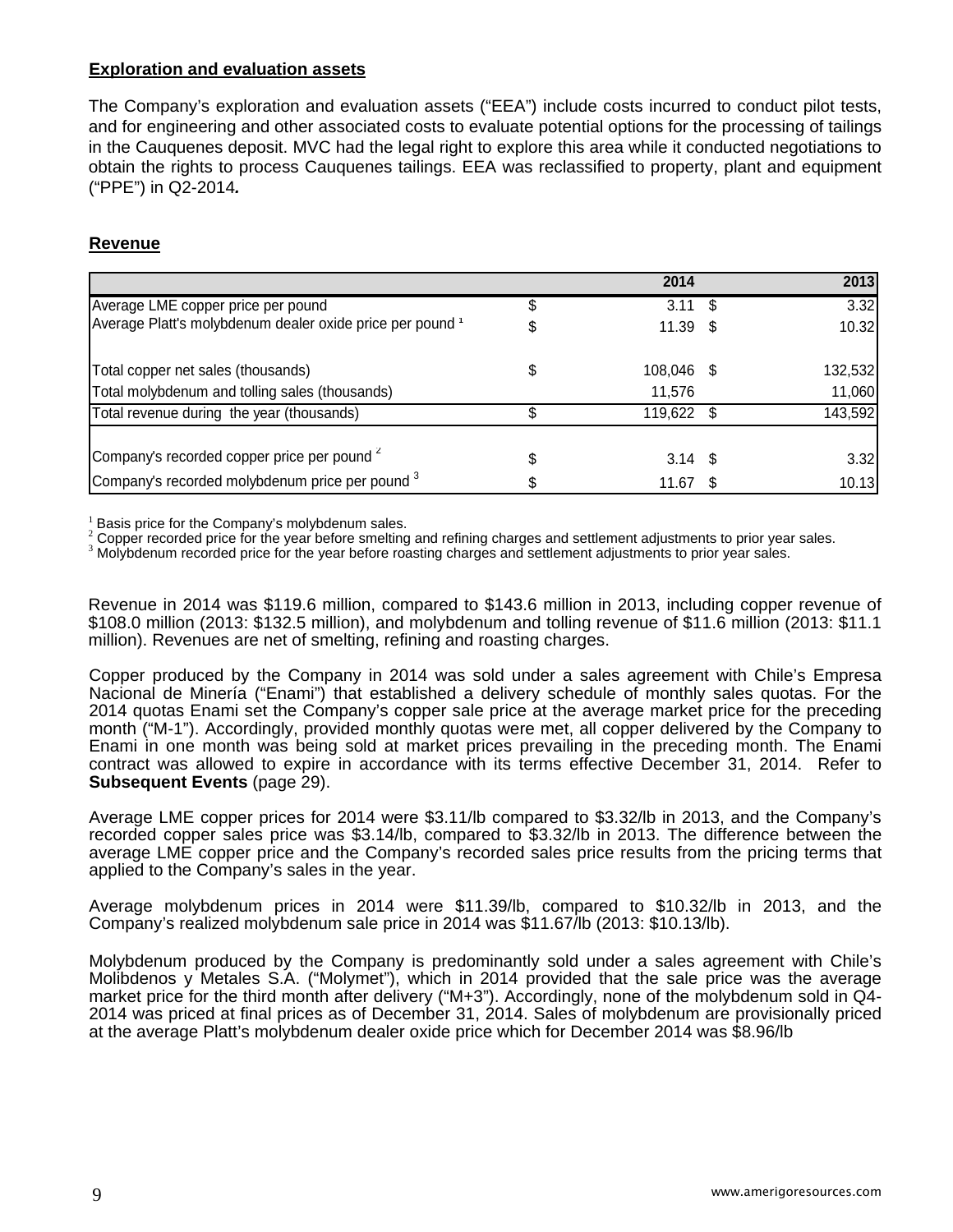# **Cash Cost and Total Cost**

Cash cost and total cost are non-GAAP measures prepared on a basis consistent with the industry standard Brook Hunt definitions. Cash cost is the aggregate of copper and molybdenum production costs, smelting and refining charges, administration and transportation costs, minus by-product credits. Total cost is the aggregate of cash cost, El Teniente royalty, depreciation and amortization.

A reconciliation of cost of sales to cash cost and total cost in 2014 and 2013 is presented below:

|                                                                    | 2014             |      | 2013      |
|--------------------------------------------------------------------|------------------|------|-----------|
| Cost of sales (thousands)                                          | \$<br>113,047 \$ |      | 137,556   |
| Add (deduct):                                                      |                  |      |           |
| Smelting and refining charges (thousands)                          | 14,548           |      | 15,160    |
| Inventory adjustments (thousands)                                  | (1,089)          |      | 842       |
| Change in estimates (thousands) <sup>1</sup>                       | 2,437            |      |           |
| By-product credits (thousands)                                     | (11, 576)        |      | (11,060)  |
| Total cost (thousands)                                             | \$<br>117,367    | - \$ | 142,498   |
| Deduct:                                                            |                  |      |           |
| El Teniente royalties (thousands)                                  | (25, 345)        |      | (33, 815) |
| Depreciation and amortization (thousands)                          | (11,065)         |      | (16, 878) |
| Cash cost (thousands)                                              | \$<br>80,957 \$  |      | 91,805    |
| Million pounds of copper produced from fresh and old tailings $^2$ | 38.9M            |      | 44.2M     |
| Cash cost (\$/lb)                                                  | 2.08             |      | 2.08      |
| Total cost (\$/lb)                                                 | 3.02             |      | 3.22      |

<sup>1</sup> Refers to a \$2.4 million gain resulting from the unwinding of severance liabilities at MVC (page 12).

Excludes 2.1 million pounds produced in 2014 from toll processing, a by-product (2013: 1.5 million pounds).

The Company's trailing annual and quarterly cash costs (see page 10) (\$/lb of copper produced) were: `

|                           | 2014   | Q4-2014 | Q3-2014 | Q2-2014 | Q1-2014 |
|---------------------------|--------|---------|---------|---------|---------|
| Power costs               | 0.59   | 0.62    | 0.58    | 0.61    | 0.55    |
| Grinding media            | 0.25   | 0.22    | 0.22    | 0.27    | 0.29    |
| <b>Other direct costs</b> | 1.00   | 0.88    | 0.90    | 1.14    | 1.12    |
| By-product credits        | (0.30) | (0.26)  | (0.30)  | (0.36)  | (0.28)  |
| Smelting & refining       | 0.37   | 0.36    | 0.37    | 0.38    | 0.38    |
| Administration            | 0.13   | 0.13    | 0.11    | 0.14    | 0.12    |
| Transportation            | 0.04   | 0.04    | 0.04    | 0.04    | 0.04    |
| Cash Cost                 | \$2.08 | \$1.99  | \$1.92  | \$2.22  | \$2.22  |

|                           | 2013   | Q4-2013 | Q3-2013 | Q2-2013 | Q1-2013 |
|---------------------------|--------|---------|---------|---------|---------|
|                           |        |         |         |         |         |
| Power costs               | 0.54   | 0.67    | 0.46    | 0.53    | 0.50    |
| Grinding media            | 0.27   | 0.27    | 0.25    | 0.27    | 0.28    |
| <b>Other direct costs</b> | 1.03   | 1.26    | 0.86    | 1.11    | 0.92    |
| By-product credits        | (0.25) | (0.54)  | (0.12)  | (0.17)  | (0.18)  |
| Smelting & refining       | 0.34   | 0.38    | 0.34    | 0.33    | 0.32    |
| Administration            | 0.11   | 0.11    | 0.10    | 0.13    | 0.11    |
| Transportation            | 0.04   | 0.04    | 0.04    | 0.04    | 0.04    |
| Cash Cost                 | \$2.08 | \$2.19  | \$1.93  | \$2.24  | \$1.99  |

 $1$  Power costs include retroactive sub-transmission charges of \$0.02/lb in 2013 and \$0.09/lb in Q4-2013.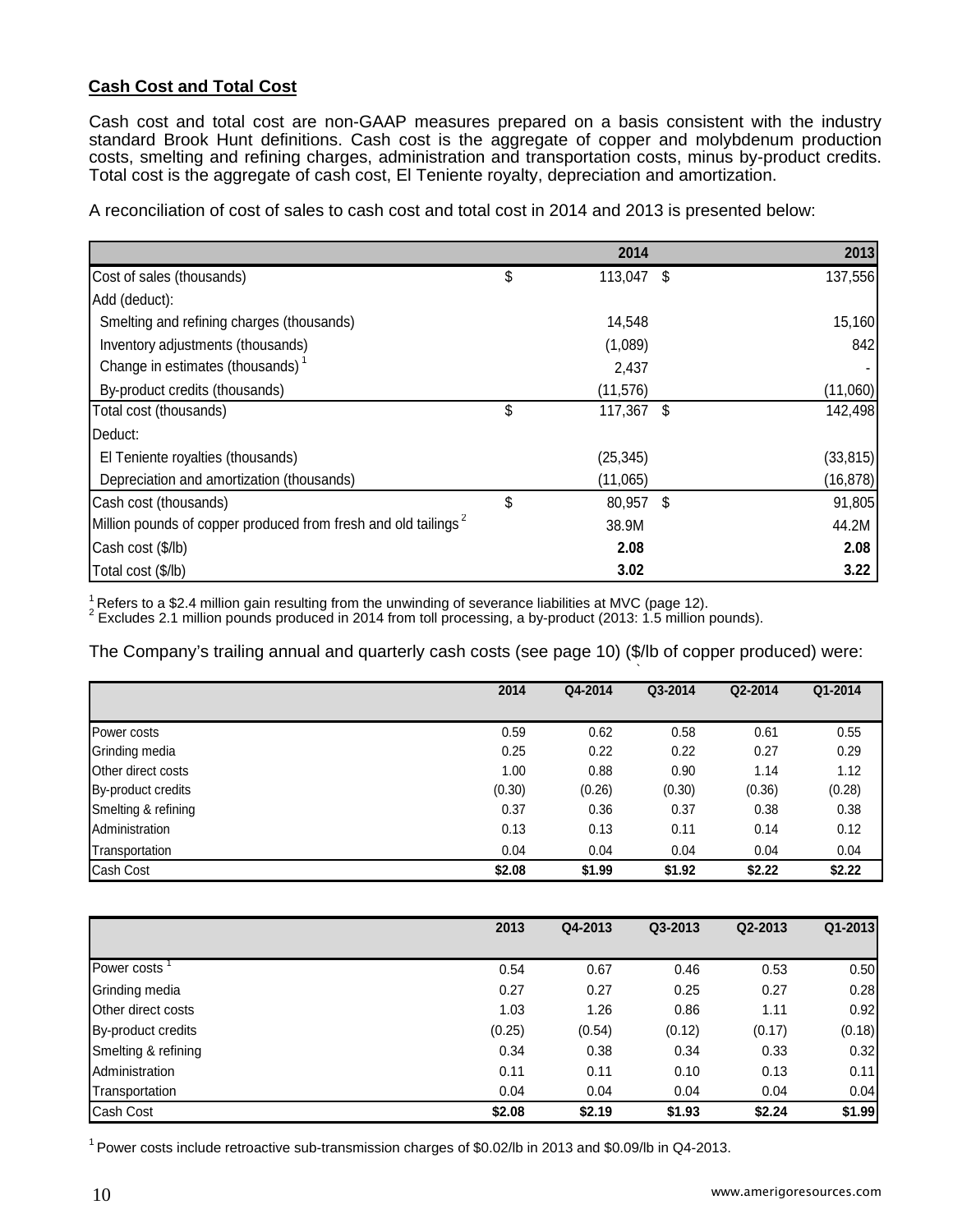Cash cost (see page 10) in 2014 remained at the same level as in 2013 despite lower production levels.

Power is MVC's most significant cost, and was \$0.0916/kWh in 2014 compared to \$0.0939/kWh in 2013. Unit power costs for the year were \$0.59/lb, \$0.05/lb higher than in 2013 due to lower production levels. 2013 unit cost included a retroactive sub-transmission charge of \$980,000 (\$0.015/kWh). Excluding this retroactive charge 2013 power costs were \$0.0900/kWh.

MVC operates its generators when the grid price exceeds the generators' operating costs. The economic benefit from operating the generators in 2014 was \$1.3 million (2013: \$2.4 million).

Unit grinding media costs were \$0.25/lb compared to \$0.27/lb in 2013. Grinding media costs were positively affected due to more efficient mill operations and lower steel prices.

Other direct costs decreased to \$1.00/lb (2013: \$1.03/lb) as a result of cost reduction initiatives implemented at MVC.

By-product credits of \$0.30/lb increased from \$0.25/lb in 2013 as a result of the Maricunga tolling agreement.

The Company's trailing annual and quarterly total costs (\$/lb of copper produced) were:

|                            | 2014   | Q4-2014 | Q3-2014 | Q2-2014 | Q1-2014 |
|----------------------------|--------|---------|---------|---------|---------|
|                            |        |         |         |         |         |
| Cash cost                  | 2.08   | 1.99    | 1.92    | 2.22    | 2.22    |
| <b>El Teniente royalty</b> | 0.65   | 0.59    | 0.65    | 0.70    | 0.67    |
| Amortization/depreciation  | 0.29   | 0.17    | 0.18    | 0.31    | 0.49    |
| <b>Total Cost</b>          | \$3.02 | \$2.75  | \$2.75  | \$3.23  | \$3.38  |
|                            |        |         |         |         |         |
|                            | 2013   | Q4-2013 | Q3-2013 | Q2-2013 | Q1-2013 |
| Cash cost                  | 2.08   | 2.19    | 1.93    | 2.24    | 1.99    |
| <b>El Teniente royalty</b> | 0.76   | 0.79    | 0.66    | 0.77    | 0.84    |
| Amortization/depreciation  | 0.38   | 0.38    | 0.37    | 0.47    | 0.32    |
| <b>Total Cost</b>          | \$3.22 | \$3.36  | \$2.96  | \$3.48  | \$3.15  |

Total cost was \$3.02/lb, compared to \$3.22/lb in 2013. Total cost was positively impacted by reductions of \$0.11/lb in El Teniente royalty due to lower copper prices and \$0.09/lb in amortization and depreciation charges due to the contract extension with DET.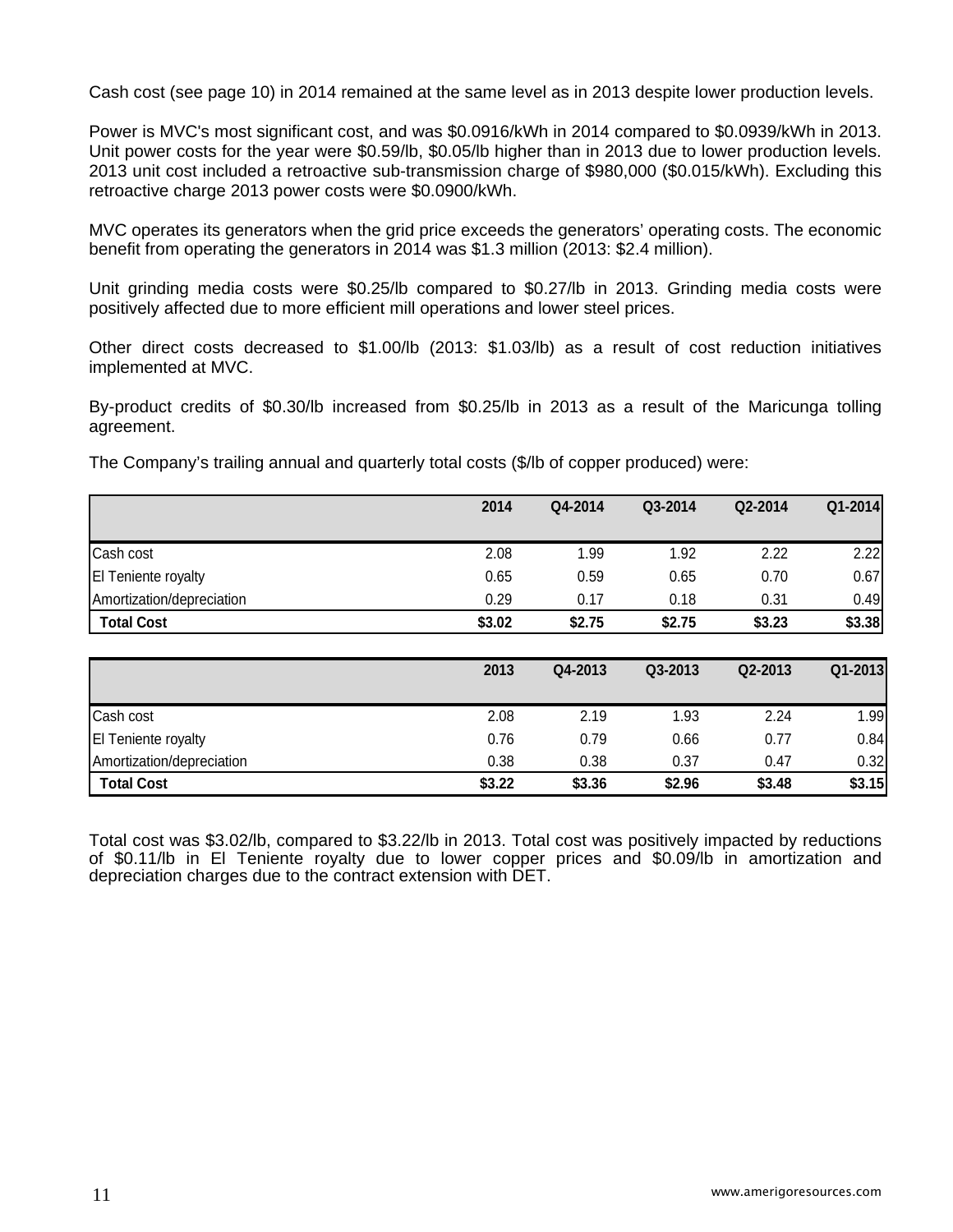#### *FINANCIAL RESULTS – 2014*

The Company posted a gross profit of \$6.6 million (2013: \$6.0 million), and a net loss of \$10.7 million (\$0.06 basic and diluted loss per share) in 2014, compared to a net profit of \$1.0 million in 2013 (\$0.01 basic and diluted earnings per share). Two significant contributors to the net loss posted in 2014 were non-cash charges of \$8.1 million for change in estimate and approximately \$5.7 million for deferred income tax expense arising from tax reform in Chile.

#### **Changes in Estimates**

The Master Agreement with DET is expected to provide substantial economic benefits to the Company as a result of the extension of MVC's rights to process El Teniente tailings from 2021 to 2037 and from processing of the tailings contained in the Cauquenes deposit. These benefits will be recognized as income is earned.

Upon entering into the Master Agreement in Q2-2014, the Company reassessed a series of material accounting estimates and judgements (refer to **Critical Accounting Estimates and Judgements,** page 25), as summarized in the following table:

| Change in<br><b>Estimate</b>                | <b>Effect on Financial Position</b>                                                                                                                        | <b>Effect on Earnings</b>                           | <b>Tax Effect on Earnings</b>   |
|---------------------------------------------|------------------------------------------------------------------------------------------------------------------------------------------------------------|-----------------------------------------------------|---------------------------------|
| <b>ARO</b>                                  | Unwinding of ARO asset of \$2.2 million                                                                                                                    |                                                     |                                 |
|                                             | Unwinding of ARO liability of \$7.4 million                                                                                                                |                                                     |                                 |
|                                             | Unwinding of the two items described above<br>resulted in a \$5.2 million credit to PPE which will<br>be unwound through 2037 as depreciation<br>recovery. |                                                     |                                 |
| Severance<br>liability                      | Unwinding of \$2.3 million statutory severance<br>liability                                                                                                |                                                     |                                 |
|                                             | Increase of \$80,000 in other comprehensive<br>income associated with severance liability                                                                  | Gain of \$2.4 million<br>included in cost of sales  |                                 |
|                                             | Reduction of \$182,000 in contractual severance<br>liability                                                                                               |                                                     |                                 |
|                                             | Reduction of \$503,000 in associated deferred<br>income tax asset                                                                                          |                                                     | Expense of \$0.5 million        |
| Royalty<br>derivative to<br>related parties | Increased derivative by \$8.1 million                                                                                                                      | Loss of \$8.1 million<br>included in other expenses |                                 |
|                                             |                                                                                                                                                            | Loss of \$5.7 million                               | Tax expense of \$0.5<br>million |
|                                             | Total negative impact on earnings                                                                                                                          | \$6.2 million                                       |                                 |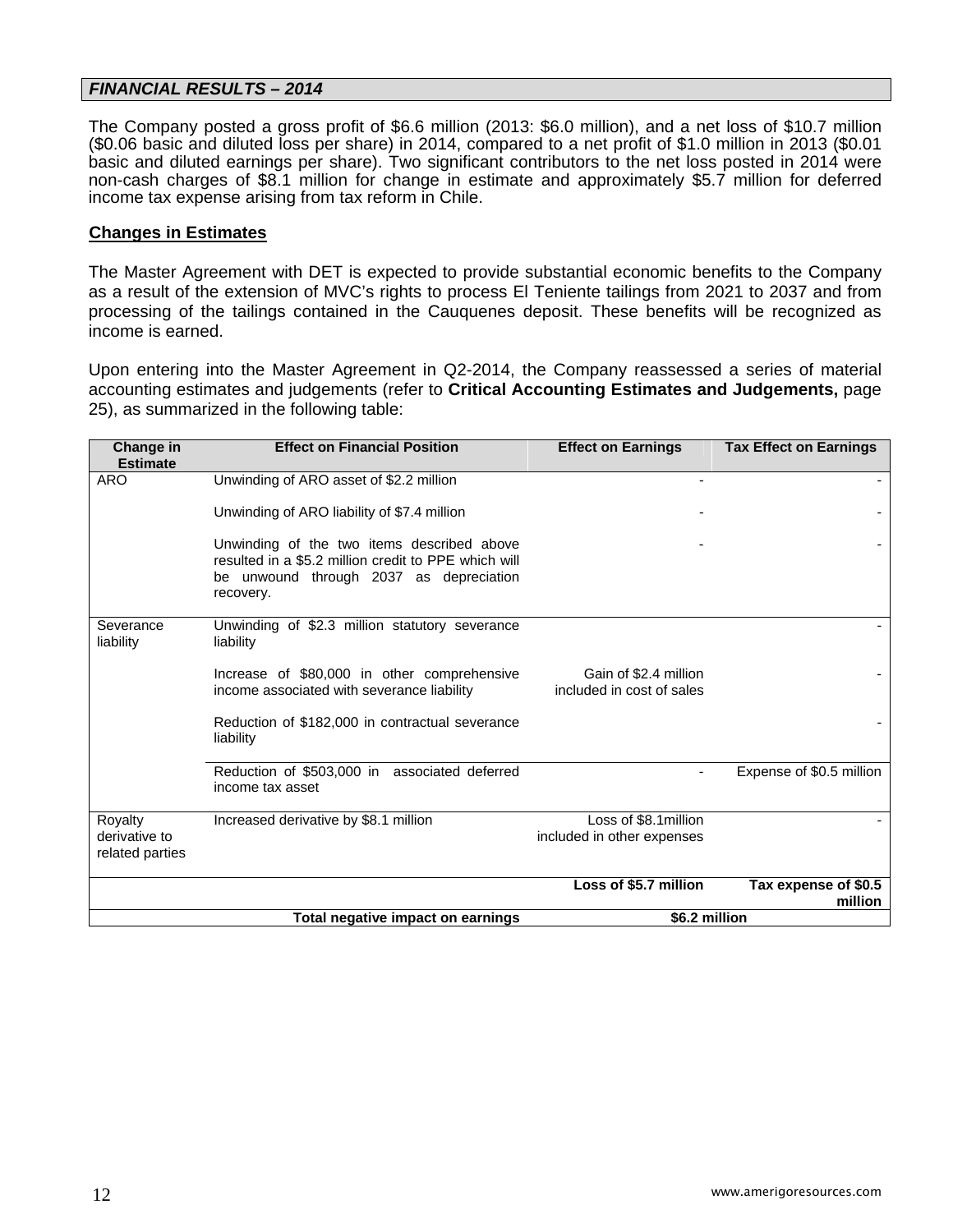# **Revenue**

Revenue in 2014 was \$119.6 million, compared to \$143.6 million in 2013.

# **Production Costs**

| (Expressed in thousands)      | 2014         | 2013          |
|-------------------------------|--------------|---------------|
| Direct production costs       |              |               |
| Power costs                   | \$<br>22,981 | \$<br>23,845  |
| Grinding media                | 9.704        | 11,772        |
| Labour costs                  | 9,716        | 8,170         |
| Other direct production costs | 27,894       | 36,547        |
|                               | 70,295       | 80,334        |
| <b>El Teniente royalty</b>    | 25,345       | 33,815        |
| Depreciation and amortization | 11,065       | 16,878        |
| Administration                | 4,929        | 4,928         |
| Transportation                | 1,413        | 1,601         |
| Cost of sales                 | 113,047      | \$<br>137,556 |

Direct production costs were \$70.3 million compared to \$80.3 million in 2013, a decrease of 12% in the context of copper and molybdenum production decreases of 10% and 28%, respectively.

In 2014, power costs decreased by \$864,000 compared to 2013, as lower production resulted in reduced power consumption for the year.

Grinding media costs were 17% lower than in 2013, due to a 10% decrease in copper production, more efficient mill operations and lower steel prices.

Direct labour costs were \$9.7 million in 2014 compared to \$8.2 million in 2013, an increase of \$1.5 million. Additional workers were hired in H2-2014 for the Colihues processing operations, which were previously operated through a subcontractor.

Other direct production costs were \$27.9 million (2013: \$36.5 million). The most relevant other direct production costs are summarized in the following tables:

| (Expressed in thousands)                                | 2014         | 2013         |
|---------------------------------------------------------|--------------|--------------|
| Other direct production costs                           |              |              |
| Colihues extraction                                     | \$<br>7,953  | \$<br>12,209 |
| Maintenance, excluding labour                           | 5,196        | 6,582        |
| Molybdenum production costs, excluding labour           | 2,755        | 4,302        |
| Tolling cost                                            | 4,862        | 3,354        |
| Industrial water                                        | 1,588        | 2,017        |
| Copper reagents                                         | 1,886        | 2,084        |
| Subcontractors, support services, etc.                  | 2,463        | 2,430        |
| Filtration and all other direct copper production costs | 1,236        | 1,520        |
| Lime                                                    | 911          | 1,434        |
| Process control                                         | 393          | 1,457        |
| Change in estimates <sup>1</sup>                        | (2, 437)     |              |
| Inventory adjustments                                   | 1,088        | (842)        |
|                                                         | \$<br>27,894 | \$<br>36,547 |

<sup>1</sup> Refers to a \$2.4 million gain resulting from the unwinding of severance liabilities at MVC (page 12).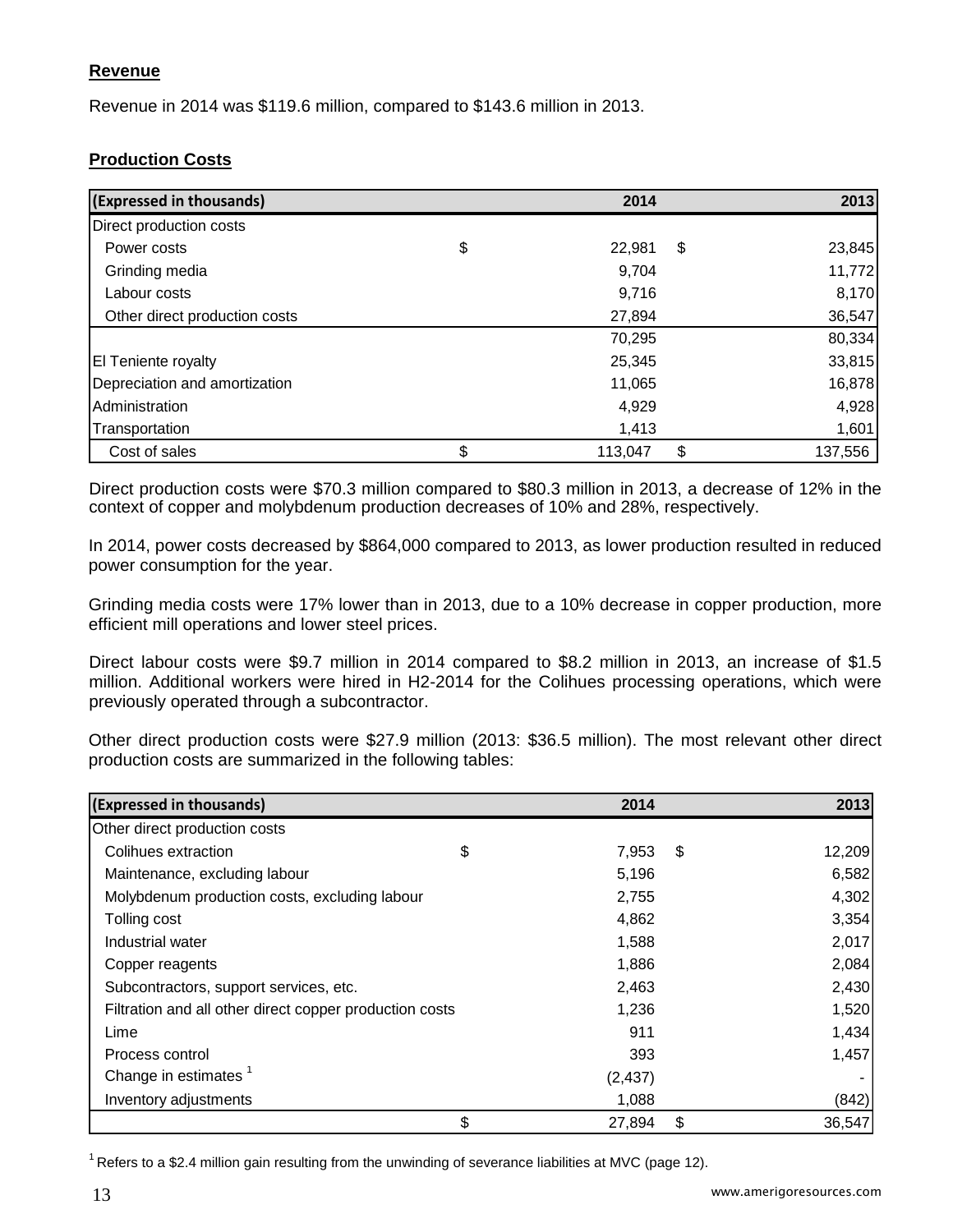| (S/lb Cu)                                         | 2014   | 2013   |
|---------------------------------------------------|--------|--------|
| Other direct production costs                     |        |        |
| Colihues extraction                               | 0.20   | 0.28   |
| Maintenance, excluding labour                     | 0.13   | 0.15   |
| Molybdenum production costs, excluding labour     | 0.07   | 0.10   |
| Tolling cost                                      | 0.12   | 0.08   |
| Industrial water                                  | 0.04   | 0.05   |
| Copper reagents                                   | 0.05   | 0.05   |
| Subcontractors, support services, etc.            | 0.06   | 0.05   |
| Fuel and all other direct copper production costs | 0.03   | 0.03   |
| Lime                                              | 0.02   | 0.03   |
| Process & environmental control                   | 0.01   | 0.03   |
| Change in estimates                               | (0.06) |        |
| Inventory adjustments                             | 0.03   | (0.02) |
|                                                   | 0.72   | 0.83   |

Cost reduction initiatives continued to show positive results in 2014. Other direct production costs decreased by \$8.6 million to \$27.9 million (2013: \$36.5 million) The most significant reduction was in Colihues extraction costs, which were \$4.3 million lower than in 2013.

Effective July 1, 2014, the Company terminated the subcontract for the processing of Colihues tailings. MVC is now processing these tailings with its own employees and resources, and plans to process Cauquenes tailings in the same manner.

In 2014 unit cost reductions were achieved for all other direct production costs with the exception of tolling costs (full year of tolling contract in 2014, compared to only two months in 2013), subcontractors and support services (which increased by \$0.01/lb due to lower production) and unit costs that remained unchanged from 2013 (copper reagents, and fuel and other direct production costs).

The El Teniente royalty was \$25.3 million, 25% lower than in 2013, due to lower production levels and lower metal prices. Copper royalty costs on fresh tailings are calculated using the LME average price for copper for the month of delivery of the tailings, and invoiced by DET in Chilean Pesos ("CLP") using the higher of either the "Dolar Acuerdo" or the "Dolar Observado" exchange rates. The effect of using the higher Dolar Acuerdo rates in 2014 resulted in \$2.7 million in increased royalty costs.

The terms of the royalty payments to DET have been modified pursuant to the Master Agreement, but these changes will only be effective at the earlier of August 1, 2015 or the date of the start of operations for the exploitation of tailings from the Cauquenes deposit. Refer to **Cauquenes Expansion** (page 21).

Depreciation and amortization cost decreased to \$11.1 million (2013: \$16.9 million), as a result of prospective estimate changes for the useful life of assets upon execution of the Master Agreement.

Administration expenses were \$4.9 million both in 2014 and 2013.

Transportation costs were \$1.4 million compared to \$1.6 million in 2013, as a result of lower sales volume.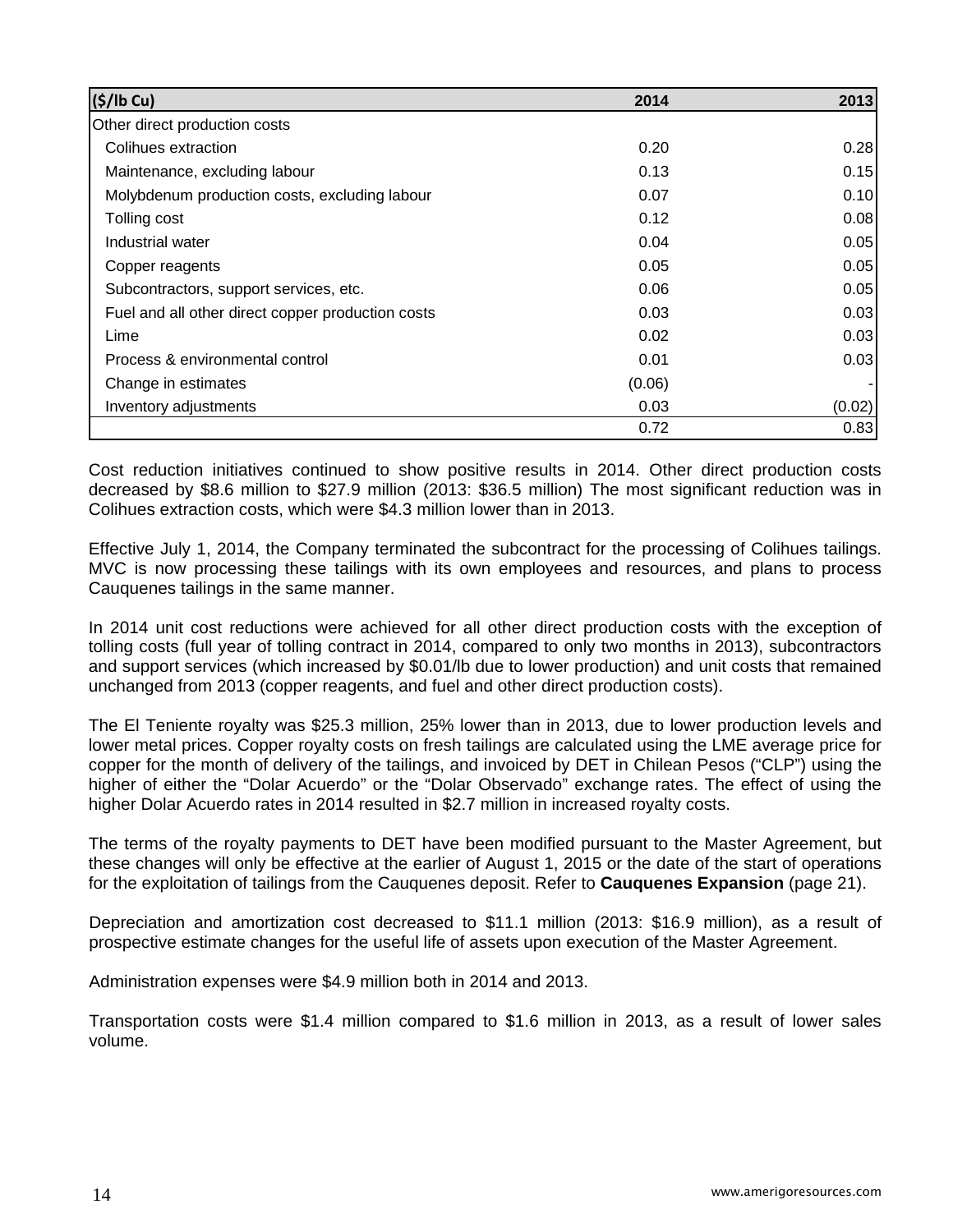#### **Other expenses**

Other expenses of \$10.4 million (2013: \$4.2 million) are costs not related to MVC's production operations, and are comprised of the following:

- A loss from change of estimates on the royalty derivative to related parties of \$8.1 million (2013: \$nil) described on page 12.
- General and administration expenses of \$2.7 million (2013: \$2.8 million) which include salaries, management and professional fees of \$2.4 million (2013: \$2.0 million), office and general expenses of \$1.0 million (2013: \$1.1 million), royalty derivative to related parties including changes in fair value of (\$1.4 million) (2013: (\$411,000)) and share-based payments of \$597,000 (2013: \$52,000). Expenses in 2013 included a bad debt recovery of \$52,000.

The royalty derivative to related parties include actual royalty dividends to related parties (2014: \$621,000; 2013: \$707,000) and changes in fair value of the derivative (2014: (\$2.0 million); 2013: (\$1.2 million)).

 Other expenses include a foreign exchange gain of \$254,000 (2013: loss of \$1.2 million), impairment charges of \$279,000 (2013: \$668,000), booked in respect of the prolonged decline in the fair value of the Candente Copper investment, and in 2013 in connection with obsolescence of specific equipment. Other expenses also include interest income and other gains of \$358,000 (2013: \$398,000). Foreign exchange gains or losses are recognized mostly in MVC. On January 1, 2014, MVC prospectively changed its functional currency from the Chilean peso to the US dollar<sup>1</sup>. MVC continues to hold monetary assets and/or liabilities denominated in Chilean pesos, however, which results in foreign exchange gains or losses.

 $1$  Effective January 1, 2014, the functional currency of MVC was changed prospectively from the CLP to the U.S. dollar in view of the level of U.S denominated indebtedness anticipated to be incurred by MVC to finance the Cauquenes expansion and from a review of the currency-related fact patterns of MVC's current concentrate sales contracts and contracts with DET. While payments from current clients to MVC for concentrate sales and payments by MVC of DET royalties have to be documented and settled in CLP (due to Chilean regulatory provisions requiring all invoices with Chilean parties to be denominated in CLP), the underlying currency in these significant revenue and cost contracts is the U.S. dollar.

#### **Finance expense**

The Company recorded a finance expense of \$237,000 (2013: \$626,000) including interest charges of \$112,000 (2013: \$370,000) and asset retirement obligation accretion cost of \$125,000 (2013: \$372,000). In 2013 the Company recorded changes in fair value of an interest rate swap of (\$116,000). The Company ceased to recognize ARO accretion costs in Q2-2014 upon the signing of the Master Agreement.

#### **Taxes**

Income tax expense was \$6.7 million in 2014 (2013: \$181,000), including \$7.1 million in tax expense (2013: recovery of \$430,000) in respect of changes to deferred income tax liabilities, mainly in MVC.

The \$7.1 million in deferred income tax expense in 2014 results from an increase in the Company's deferred income tax liability, which arises mostly from the difference between the book and tax values of MVC's PPE. Approximately \$5.7 million of the deferred income tax expense resulted from an increase in MVC's long-term tax rate from 20% to 27%, as described below. Deferred income tax expense is a noncash charge and does not represent amounts due to the Chilean tax authority.

The increase in long-term tax rates in Chile was introduced through a comprehensive Tax Reform package enacted in September 2014 that contemplates two tax regimes: A fully integrated regime and a partially integrated regime.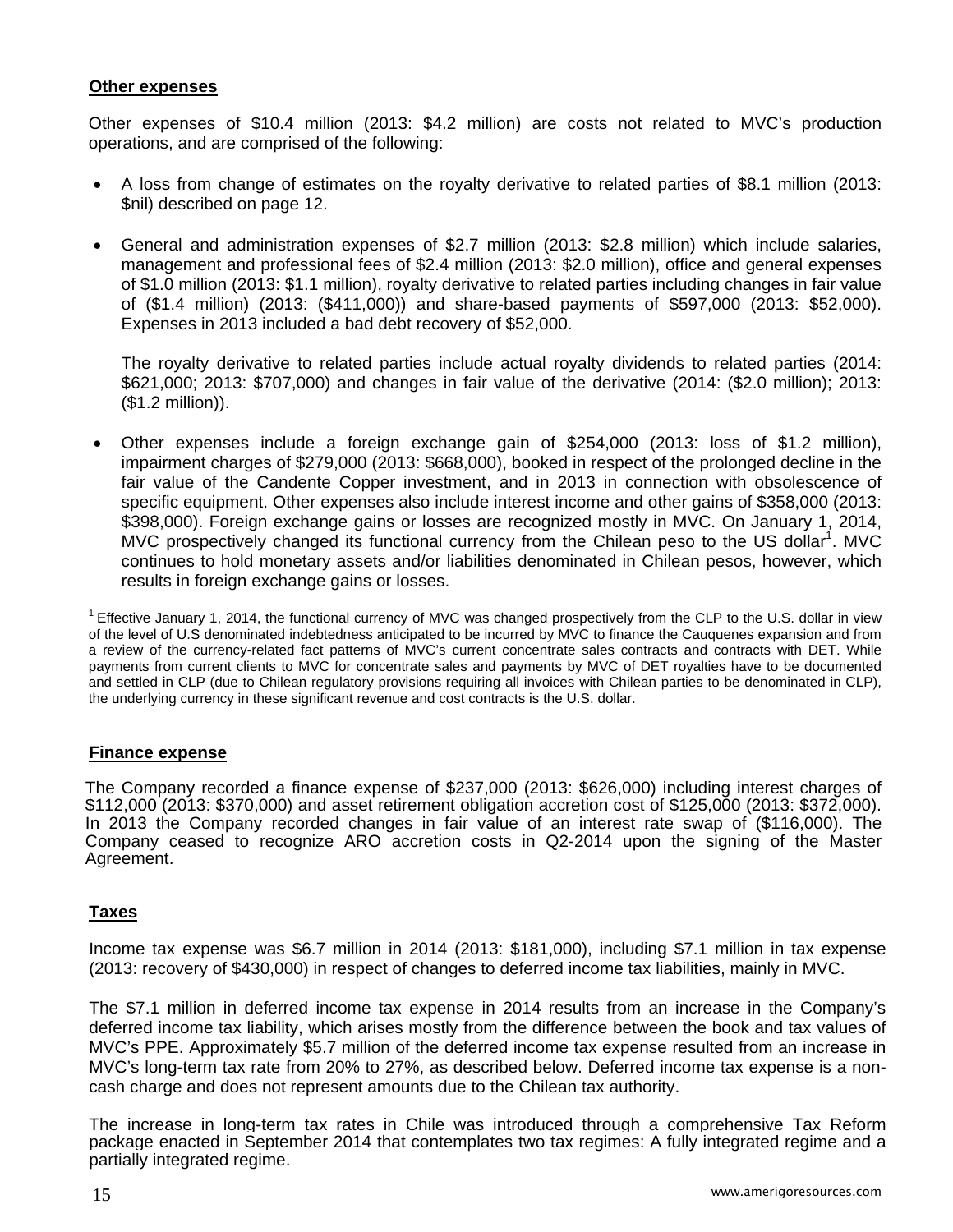The default system for companies such as MVC and Colihues Energía is the partially integrated system, but taxpayers may elect to operate under either regime. Once an election is made, taxpayers must remain in the selected regime for at least five consecutive years. The Company has decided that its subsidiaries in Chile will operate under the partially integrated regime for the foreseeable future.

- The income tax rate rises from 20% to 21% in 2014, 22.5% in 2015, 24% in 2016, 25.5% in 2017 and 27% from 2018 onwards.
- The corporation pays income tax at the above rates on its earnings, but the earnings are not attributed to the shareholders if they are not distributed from the corporation.
- Upon distribution of earnings to shareholders domiciled outside of Chile, the 35% AWIT will apply, with a credit which, in the case of Canadian shareholders, will be the full amount of the income tax paid by the corporation on the amount distributed out of Chile, as Canada and Chile have a tax treaty in place. In the absence of a tax treaty, the credit is reduced to 65% of the income tax paid by the corporation on the amount distributed.

In 2014 the Company booked a recovery in respect of current income tax of \$480,000 (2013: \$611,000).

# *F I N A N C I A L R E S U L T S – QUARTER ENDED DECEMBER 31, 2014*

In Q4-2014 the Company produced 11.4 million pounds of copper (Q4-2013: 12.3 million pounds) and 0.2 million pounds of molybdenum (Q4-2013: 0.2 million pounds), 7% and 11% decreases, respectively over Q4-2013 levels.

The Company posted a net profit of \$1.7 million (\$0.01 basic and diluted earnings per share), compared to a net loss of \$2.4 million (basic and diluted loss of \$0.02 per share) in Q4-2013.

Out of the ordinary expenses in Q4-2014 included \$425,000 in write-downs of spares inventories at MVC and Colihues Energía (included in cost of sales), and a \$279,000 impairment of the Candente Copper investment.

# **Revenue**

Revenue during Q4-2014 was \$31.0 million compared to \$37.0 million in Q4-2013, due to lower production levels and metal prices.

#### **Production Costs**

| (Expressed in thousands)      | Q4-2014      |    |        |
|-------------------------------|--------------|----|--------|
| Direct production costs       |              |    |        |
| Power costs                   | \$<br>6,636  | \$ | 7,211  |
| Grinding media costs          | 2,312        |    | 2,870  |
| Labour                        | 2,737        |    | 2,160  |
| Other direct production costs | 6,574        |    | 11,587 |
|                               | 18,259       |    | 23,828 |
| <b>El Teniente royalty</b>    | 6,359        |    | 8,540  |
| Depreciation and amortization | 1,844        |    | 4,112  |
| Administration                | 1,358        |    | 1,232  |
| Transportation                | 367          |    | 402    |
|                               | \$<br>28,187 | \$ | 38,114 |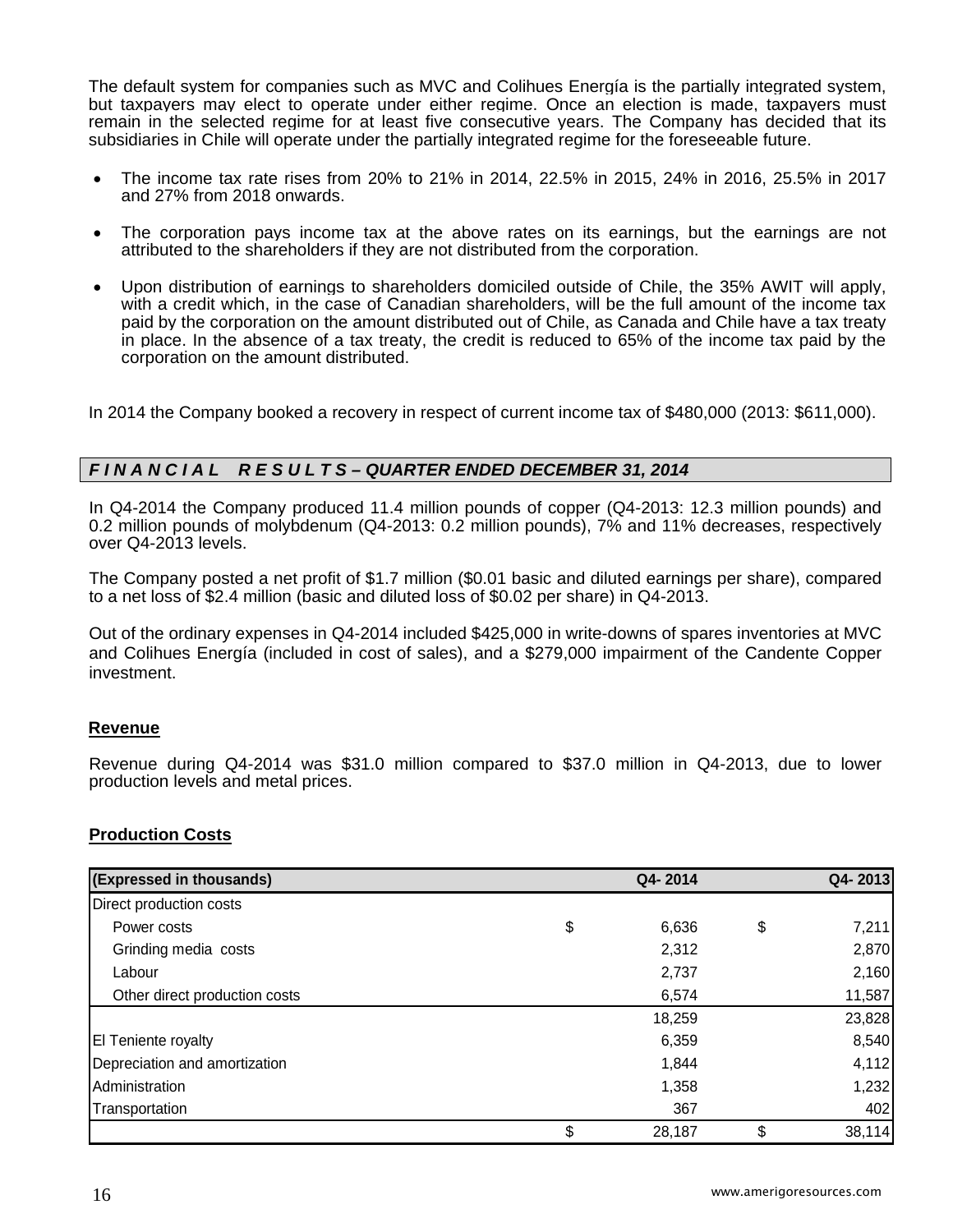Direct production costs of \$18.3 million were 23% lower than \$23.8 million in Q4-2013, mainly due to lower production and cost reduction initiatives at MVC.

The El Teniente royalty was \$6.4 million, compared to \$8.5 million in Q4-2013, due to lower production and copper prices.

Depreciation and amortization cost was \$1.8 million, compared to \$4.1 million in Q4-2013, as a result of an increase in the estimated economic life of assets following the extension of MVC's rights to process El Teniente tailings pursuant to the Master Agreement.

Administration expenses were \$1.4 million (Q4-2013: \$1.2 million) and transportation costs were \$367,000 (Q4-2013: \$402,000).

#### **Cash Cost and Total Cost** (non-GAAP measures, see page 10)

Cash cost in Q4-2014 was \$1.99/lb compared to \$2.19/lb in Q4-2013.

|                     | Q4-2014 | Q4-2013 |
|---------------------|---------|---------|
| Power costs         | 0.62    | 0.67    |
| Grinding media      | 0.22    | 0.27    |
| Other direct costs  | 0.88    | 1.26    |
| By-product credits  | (0.26)  | (0.54)  |
| Smelting & refining | 0.36    | 0.38    |
| Administration      | 0.13    | 0.11    |
| Transportation      | 0.04    | 0.04    |
| <b>Cash Cost</b>    | \$1.99  | \$2.19  |

Cost reduction measures initiated by the Company were the main reason for the decrease of \$0.20/lb in cash cost between the comparative quarters.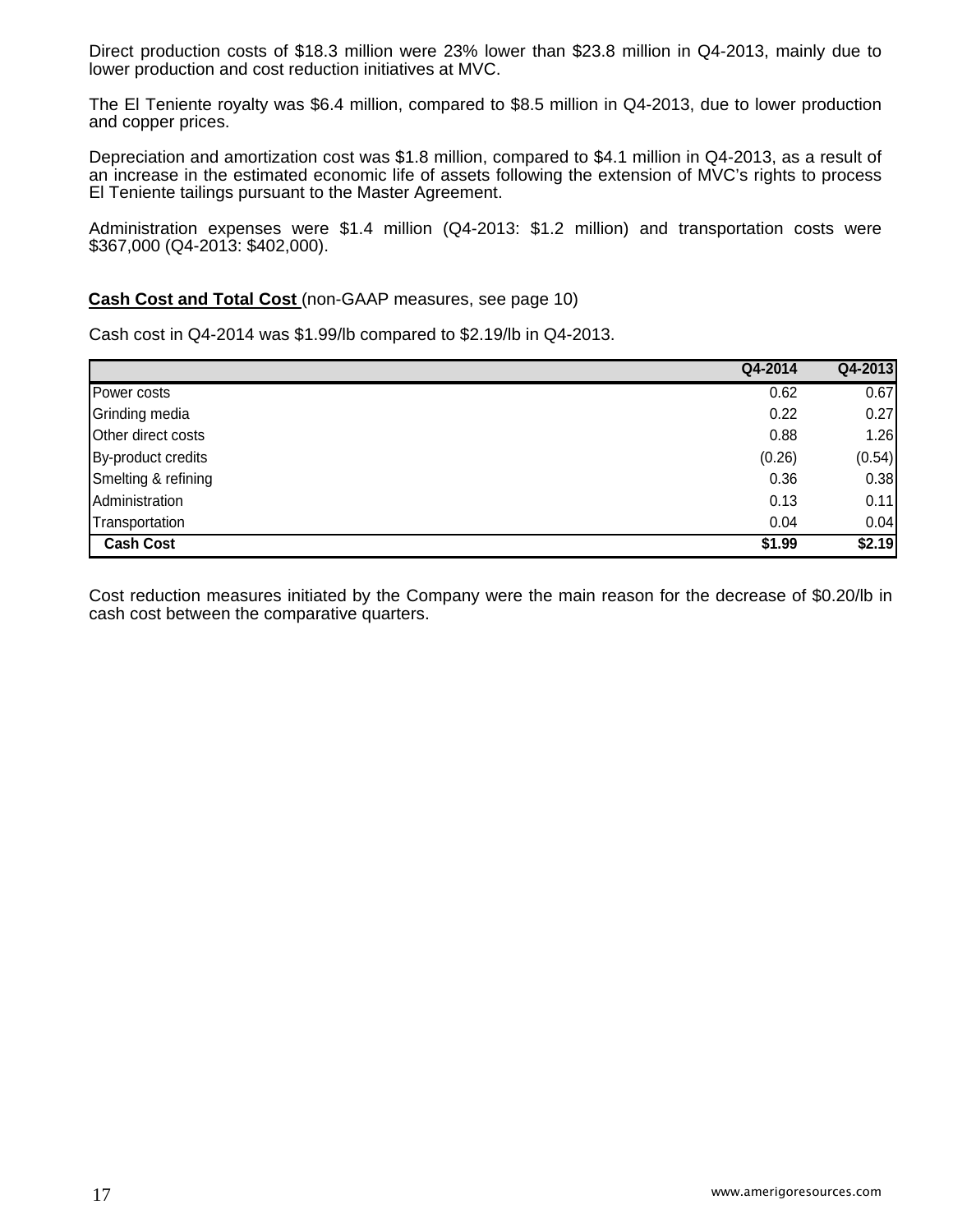The Company's total cost was \$2.75/lb in Q4-2014 compared to \$3.36/lb in Q4-2013:

|                           | Q4-2014 | Q4-2013 |
|---------------------------|---------|---------|
| Cash cost                 | 1.99    | 2.19    |
| El Teniente royalty       | 0.59    | 0.79    |
| Amortization/depreciation | 0.17    | 0.38    |
| <b>Total Cost</b>         | \$2.75  | \$3.36  |

### **Other**

In Q4-2014 general and administrative expenses were \$356,000 (Q4-2013: \$857,000), other losses were \$407,000 (Q4-2013: \$1.3 million) and finance costs were \$18,000 (Q4-2013: \$161,000).

In Q4-2014, the Company recorded current income tax recoveries of \$100,000 (Q4-2013: \$492,000) and income tax expense of \$476,000 (Q4-2013: recovery of \$425,000).

#### *COMPARATIVE PERIODS*

The Company's financial statements are reported under IFRS issued by the IASB. The following tables provide highlights from the Company's financial statements of quarterly results for the past eight quarters (unaudited):

|                                   | <b>QE Dec. 31,</b> | <b>QE Sept. 30,</b> | QE June 30, | QE March 31, |
|-----------------------------------|--------------------|---------------------|-------------|--------------|
|                                   | 2014               | 2014                | 2014        | 2014         |
|                                   | \$                 |                     |             |              |
|                                   |                    |                     |             |              |
| Total revenue (thousands)         | 31,046             | 28,881              | 27,325      | 32,370       |
| Net profit (loss) (thousands)     | 1,702              | (3,725)             | (8,290)     | (389)        |
| Earnings (loss) per share         | 0.01               | (0.02)              | (0.05)      | (0.00)       |
| Diluted earnings (loss) per share | 0.01               | (0.02)              | (0.05)      | (0.00)       |

|                                   | <b>QE Dec. 31,</b><br>2013 | <b>QE Sept. 30,</b><br>2013 | QE June 30,<br>2013 | QE March. 31,<br>2013 |
|-----------------------------------|----------------------------|-----------------------------|---------------------|-----------------------|
|                                   |                            |                             |                     |                       |
| Total revenue (thousands)         | 37,035                     | 31,950                      | 31.446              | 43,161                |
| Net (loss) profit (thousands)     | (2, 447)                   | 1,039                       | (837)               | 3,238                 |
| (Loss) earnings per share         | (0.02)                     | (0.01)                      | (0.01)              | 0.02                  |
| Diluted (loss) earnings per share | (0.02)                     | (0.01)                      | (0.01)              | 0.02                  |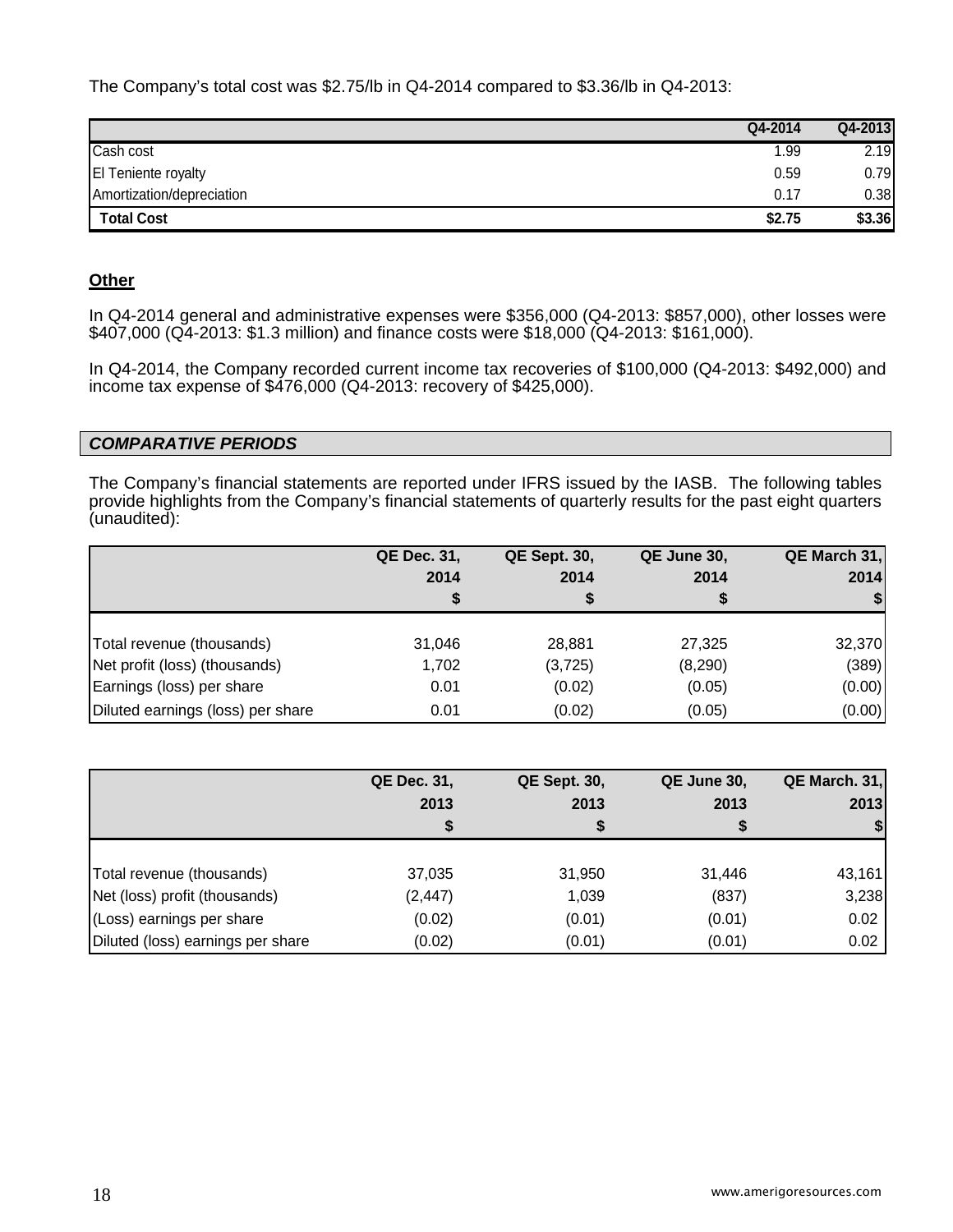Quarterly revenue variances result mostly from varying volumes of copper sales (a factor of quarterly production) and the Company's realized copper price (a factor of market price conditions). The Company's revenues are highly sensitive to these two variables, as summarized below:

|                                       | Q4-2014 | Q3-2014 | Q2-2014 | Q1-2014 | Q4-2013 | Q3-2013 | Q2-2013 | $Q1 - 2013$ |
|---------------------------------------|---------|---------|---------|---------|---------|---------|---------|-------------|
| Copper sales                          |         |         |         |         |         |         |         |             |
|                                       | 11.22   | 10.32   | 9.32    | 10.18   | 12.60   | 10.86   | 9.44    | 12.48       |
| Company's<br>realized copper<br>price |         |         |         |         |         |         |         |             |
|                                       | 3.01    | 3.06    | 3.16    | 3.36    | 3.16    | 3.19    | 3.40    | 3.52        |

 $<sup>1</sup>$  Million pounds of copper sold.</sup>

<sup>2</sup> Copper recorded price for the period before smelting and refining charges and settlement adjustments to prior quarters' sales.

In Q2-2013, copper sales were adversely affected by annual maintenance shutdowns and by challenging mining conditions, particularly for Colihues. The Company implemented a change in mining plan which improved production and sales in Q3-2013 and Q4-2013. In Q4-2013 sales were also positively impacted by the Maricunga tolling contract which contributed 1.5 million pounds in copper sales. Q1 to Q3-2014 sales were negatively impacted by lower production levels. Sales in Q4-2014 were stronger as mining conditions improved in Colihues, although stronger production results were mitigated by lower copper prices.

In addition to revenue variances, the Company's quarterly results in the most recent eight quarters were also affected by variations in cost of sales:

|                       | Q4-2014 | Q3-2014 | Q2-2014 | Q1-2014 | Q4-2013 | Q3-2013 | Q2-2013 | Q1-2013 |
|-----------------------|---------|---------|---------|---------|---------|---------|---------|---------|
| Cost<br>sales<br>0t   | 28,187  | 27,027  | 26,127  | 31,706  | 38,114  | 30.202  | 31.203  | 38,037  |
| Unit cost of<br>sales | 2.51    | 2.62    | 2.80    | 3.12    | 3.03    | 2.78    | 3.31    | 3.05    |

 $\frac{1}{6}$  Thousands of dollars, includes royalties to El Teniente.

 $2^2$  Cost of sales over number of pounds of copper sold.

Cost of sales is affected by production levels, input costs (particularly power costs), royalty costs and copper prices. Unit cost of sales increased in Q2-2013 due to lower production levels. In Q3-2013 cost containment initiatives and higher production levels compared to Q2-2013 resulted in decreases to total cost of sales and unit cost of sales. In Q4-2013 total cost of sales was adversely impacted by higher El Teniente royalty costs, tolling costs of \$3.4 million and a \$980,000 retroactive power charge for the years 2011-2013. In Q1-2014 total cost of sales decreased due to lower royalty costs and lower production. In Q2-2014 a gain from Change in Estimates of \$2.4 million was recorded as a component of cost of sales. Depreciation expense decreased as of Q2-2014 due to a change in the estimated useful lives of assets as a result of the contract extension with DET. Further cost reductions associated with Colihues processing introduced in Q3-2014 also contributed to lower cost of sales. Total cost of sales increased in Q4-2014 with higher production, and unit cost was at the lowest level in 2 years.

# *LIQUIDITY and CAPITAL RESOURCES*

#### **Cash Flow from Operations**

The Company generated cash from operations of \$18.1 million (10¢ per share), compared to \$19.5 million (11¢ per share) in fiscal 2013.

Excluding the effect of changes in working capital accounts, the Company generated cash of \$14.8 million compared to \$19.1 million in 2013.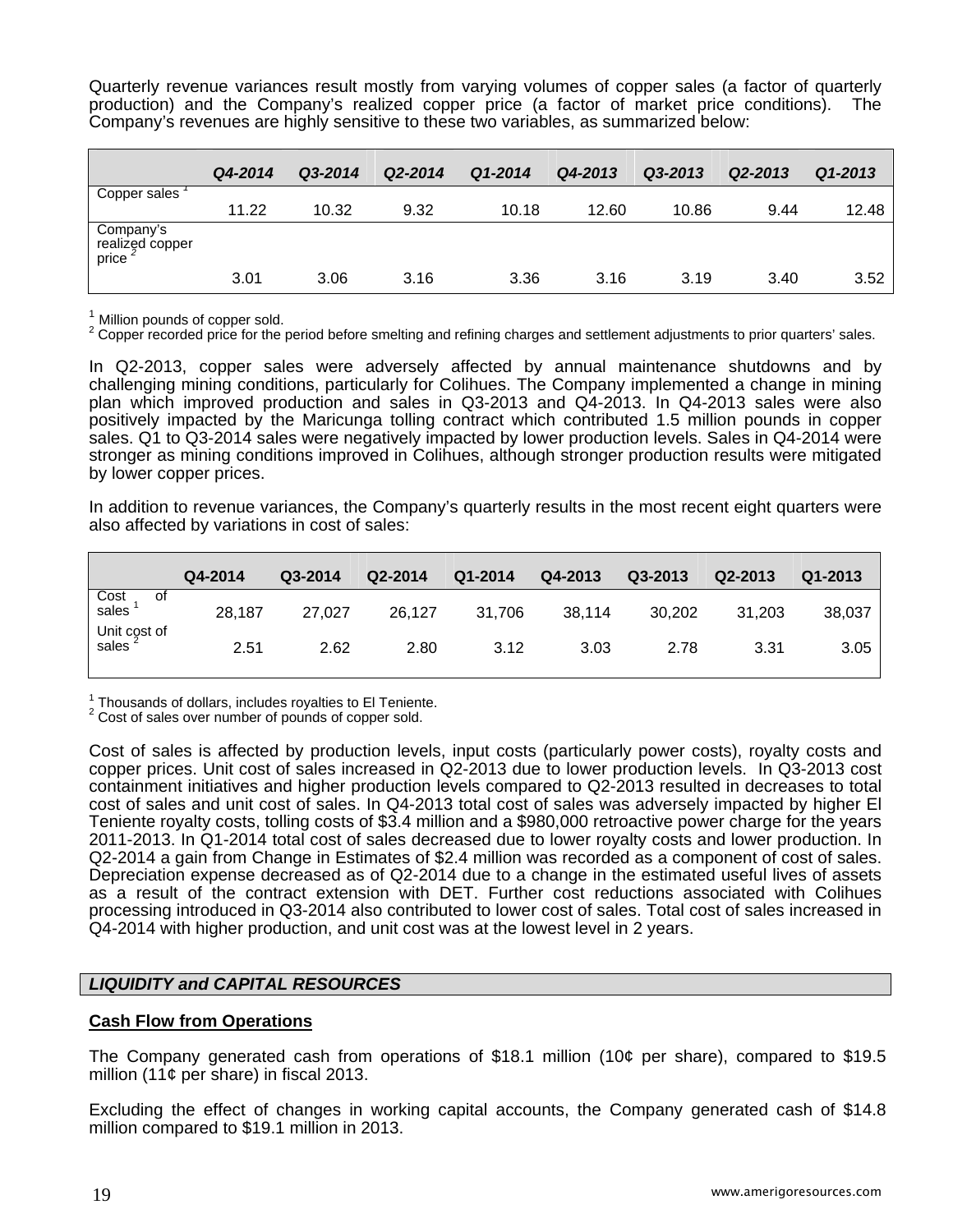# **Cash Flow from Financing Activities**

In 2014 the Company received \$255,000 from the exercise of share purchase options and in 2013 made bank loan repayments of \$1.5 million.

### **Cash Flow from Investing Activities**

In 2014, cash payments for Capex were \$11.8 million, compared to \$13.4 million in 2013, and MVC incurred Capex of \$13.2 million (2013: \$10.4 million) which included \$8.9 million for the Cauquenes expansion (2013: \$3.6 million) and \$4.3 million for sustaining Capex projects (2013: \$6.8 million).

#### **Liquidity and Financial Position**

The Company's cash and cash equivalents at December 31, 2014 totaled \$18.3 million, compared to \$13.1 million at December 31, 2013. The Company had working capital of \$2.7 million at December 31, 2014 compared to \$3 million at December 31, 2013.

At December 31, 2014 the Company had no outstanding bank debt and anticipates incurring in 2015 long-term debt of \$65.0 million for the Cauquenes expansion. Refer to **Cauquenes Expansion** (page 21) and **Subsequent Events** (page 28).

The Company operates in a cyclical industry where levels of cash flow have historically been correlated to market prices for commodities. MVC is a valuable long-life asset. El Teniente, the source of MVC's feed material, is the world's largest underground copper mine with remaining ore reserves expected to last decades.

The Company's long-term liabilities (severance provisions, long-term portion of the royalty derivative to related parties measured at fair value, ARO, deferred income tax liabilities and other non-current liabilities) at December 31, 2014 were \$32.7 million (December 31, 2013: \$29.4 million).

#### **Impairment Analysis**

As at December 31, 2014, management of the Company determined that the continued depressed market price for the Company's shares, resulting in market capitalization for the Company below its net asset value, constituted an impairment indicator, and completed an impairment assessment for MVC that included a determination of fair value less costs to sell.

Key assumptions incorporated in the impairment model included the following:

- Copper prices (\$/lb): 2015: \$2.91; 2016: \$2.76; 2017: \$2.65; 2018: \$2.70; 2019: \$ 2.80; 2020: \$3.10; 2021 to 2037: \$3.50.
- Power costs (excluding benefit from self-generation): From 2015 to 2024 costs are per contractual estimates (2015: \$0.10186/kWh, 2016: \$0.10407/kWh, 2017: \$0.10916/kWh, 2018: \$0.12554/kWh; 2019: \$0.12138/kWh; 2020: \$0.11965/kWh; 2021: \$0.11999/kWh: 2022: 0.12059/kWh; 2023: \$0.12142/kWh; 2024 \$0.12209/kWh). From 2025 to 2037: estimated at \$0.1300/kWh.
- Operating costs based on historical costs incurred and estimated forecasts.
- Production volume and recoveries as indicated in MVC's mining plan from 2015 to 2037, including processing of fresh tailings and old tailings from the Colihues and Cauquenes deposits.
- Discount rate: 9% after tax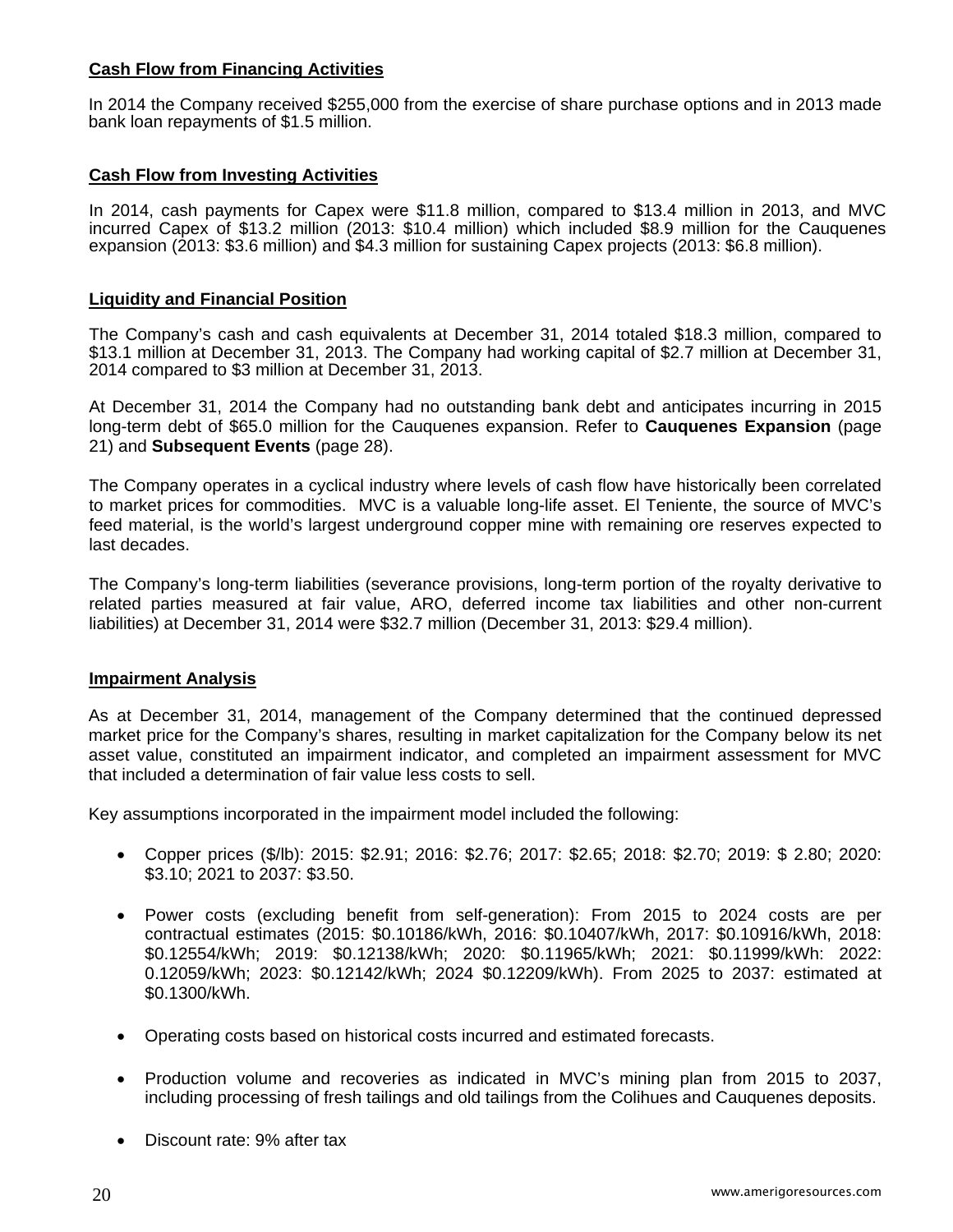Management's impairment evaluation did not result in the identification of an impairment loss as of December 31, 2014. Although management believes the estimates applied in this impairment assessment are reasonable, such estimates are subject to significant uncertainties and judgments. Sensitivities to changes in estimated metal prices, operating costs, grid power costs not covered by MVC's current power contracts, operating results from the Cauquenes deposit that differ from current projections and increases in estimated expansion capital costs, might trigger an impairment that could be material.

### **Investments**

At December 31, 2014, Candente Copper Corp. ("Candente Copper"), a company listed on the TSX, had a closing share price of Cdn\$0.09 and the fair value of the Company's approximately 4% investment in Candente Copper was \$494,000. During the year ended December 31, 2014, the Company recorded other comprehensive loss of \$782,000 (year ended December 31, 2013: \$669,000) and an impairment in earnings of \$279,000 for the changes in fair value of this investment.

At December 31, 2014, Los Andes Copper Ltd. ("Los Andes"), a company listed on the TSX Venture Exchange, had a closing share price of Cdn\$0.22, and the fair value of the Company's approximately 4% investment in Los Andes was \$1.5 million. During the year ended December 31, 2014, the Company recorded other comprehensive loss of \$135,000 (year ended December 31, 2013: other comprehensive income of \$108,000) for the changes in the fair value of this investment.

In 2013, the Company recorded other comprehensive loss of \$260,000 for the changes in the fair value of its investment in Candente Gold Corp. and wrote-off this investment.

In 2013, the Company recorded other comprehensive loss of \$70,000 for the changes in the fair value of its investment in Cobriza Metals Corp. and wrote-off this investment.

# *CAUQUENES EXPANSION*

On April 8, 2014 MVC and DET entered into the Master Agreement granting to MVC the rights to process tailings from DET's Cauquenes tailings deposit for a term to the earlier of its depletion or 2033, extending MVC's rights to process tailings from 2021 to 2037 and amending each of the Fresh Tailings Contract and the Colihues Contract.

Major terms of the Master Agreement include the following:

- Extension of the Fresh Tailings Contract from 2021 to 2037;
- Extension of the Colihues Contract to the earlier of its depletion or 2037;
- A sliding scale royalty to DET for copper produced from Cauquenes tailings for LME prices ranging from \$1.95/lb (16% royalty) to \$5.50/lb (39% royalty);
- Changes in the royalty payable to DET for copper produced from fresh tailings, including a change in the royalty calculation to a sliding scale for a range of LME prices from \$1.95/lb (13.5% royalty) to \$4.80/lb (28.4% royalty), elimination of exchange rate provisions that increased royalty costs, and an increase in the threshold below which no royalty is payable from \$0.80/lb to \$1.95/lb, the same minimum level as that for the Cauquenes royalty. The change in fresh tailings royalty is effective at the earlier of August 1, 2015 or the date of the start of operations for the exploitation of the Cauquenes deposit;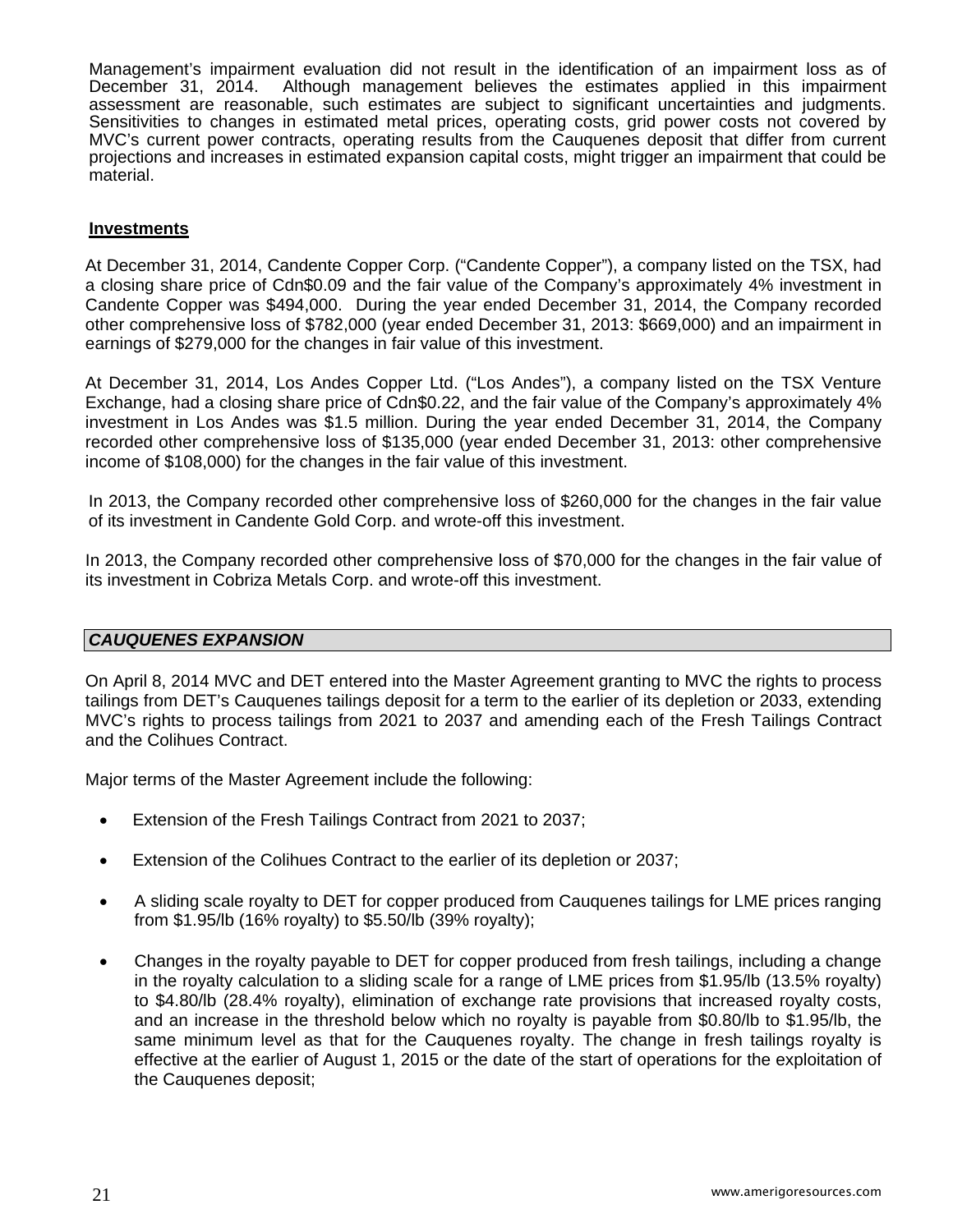- A global molybdenum royalty that will also be sliding scale for molybdenum prices between \$7.31/lb (9% royalty) and \$40/lb (19.7% royalty), effective at the earlier of August 1, 2015 or the date of the start of operations for the exploitation of tailings from the Cauquenes deposit. Until then, the Company will continue to pay a royalty of 10% of MVC's net revenue received from the sale of molybdenum concentrates produced from fresh tailings and 11.9% on net molybdenum revenue from Colihues tailings;
- Provisions requiring the parties to meet and review cost and royalty structures for copper production from fresh and Cauquenes tailings and for all molybdenum production in the event monthly average prices fall below \$1.95/lb for copper or \$7.31/lb for molybdenum, or exceed the upper royalty limits for copper (\$4.80/lb for fresh tailings and \$5.50/lb for Cauquenes tailings) and \$40/lb for molybdenum during 2 consecutive months, and projections indicate the permanence of such prices over time;
- Three early exit options for DET exercisable only in the event of changes unforeseen as of the date of the Master Agreement. The Company has currently judged the possibility of DET exercising any of these early exit options as remote. A summary of the early exit options is provided below.

| <b>Exit Option</b> | <b>Notice Date</b>                                   | <b>Termination Date</b>     | <b>Terms of Exit</b>                                                 | <b>Consideration to MVC</b>                                                                                                     |
|--------------------|------------------------------------------------------|-----------------------------|----------------------------------------------------------------------|---------------------------------------------------------------------------------------------------------------------------------|
|                    | Within 2021                                          | year from notice<br>date    | DET would acquire 100% of<br>MVC's PPE                               | 90% of NPV of future cash flows                                                                                                 |
| 2                  | Within 2024                                          | 3 years from notice<br>date | Termination of contractual<br>relationship<br>between DET<br>and MVC | retains ownership of its<br>MVC .<br>assets provided they are removed<br>within<br>site<br>a<br>from<br>year of<br>termination. |
| 3                  | 2024<br>Within<br>and every 3<br>years<br>thereafter | 1 year from notice<br>date  | DET would acquire 100% of<br>MVC's PPE                               | The lesser of 80% of the NPV of<br>flows<br>cash<br>future<br>the<br>and<br>commercial value                                    |

The formula for the computation of royalties payable to DET from copper produced from Colihues tailings remains unchanged under the Master Agreement. MVC is required to pay a sliding scale royalty which is 3% for an LME price below \$0.80/lb and increases to approximately 30% at an LME price of \$4.27/lb. The parties are also required to review and potentially adjust costs and royalty structure for copper production from Colihues tailings where the LME price remains below \$1.95/lb or over \$4.27/lb for three consecutive months.

Cost and royalty adjustments for all copper and molybdenum production where prices are outside of royalty limits are to be made such that the Parties give priority to the viability of the Master Agreement and maintain the equilibrium of the benefits between the Parties.

Through a first modification to the Master Agreement dated August 29, 2014, DET and MVC agreed to defer up to \$9.1 million in royalty payments for the months of August to December, 2014, in order for MVC to expedite certain works associated with the Cauquenes expansion. The deferred amounts were subject to interest at a rate of 0.6% per month, and a total of \$8.1 million was deferred during 2014. See **Subsequent Events** (page 28).

As at December 31, 2014, royalties payable to El Teniente, including the royalty deferrals, were \$16.9 million (December 31, 2013: \$13.1 million), representing approximately eight months of royalties.

A second modification to the Master Agreement was signed subsequent to year end. Refer to **Subsequent Events** (page 28).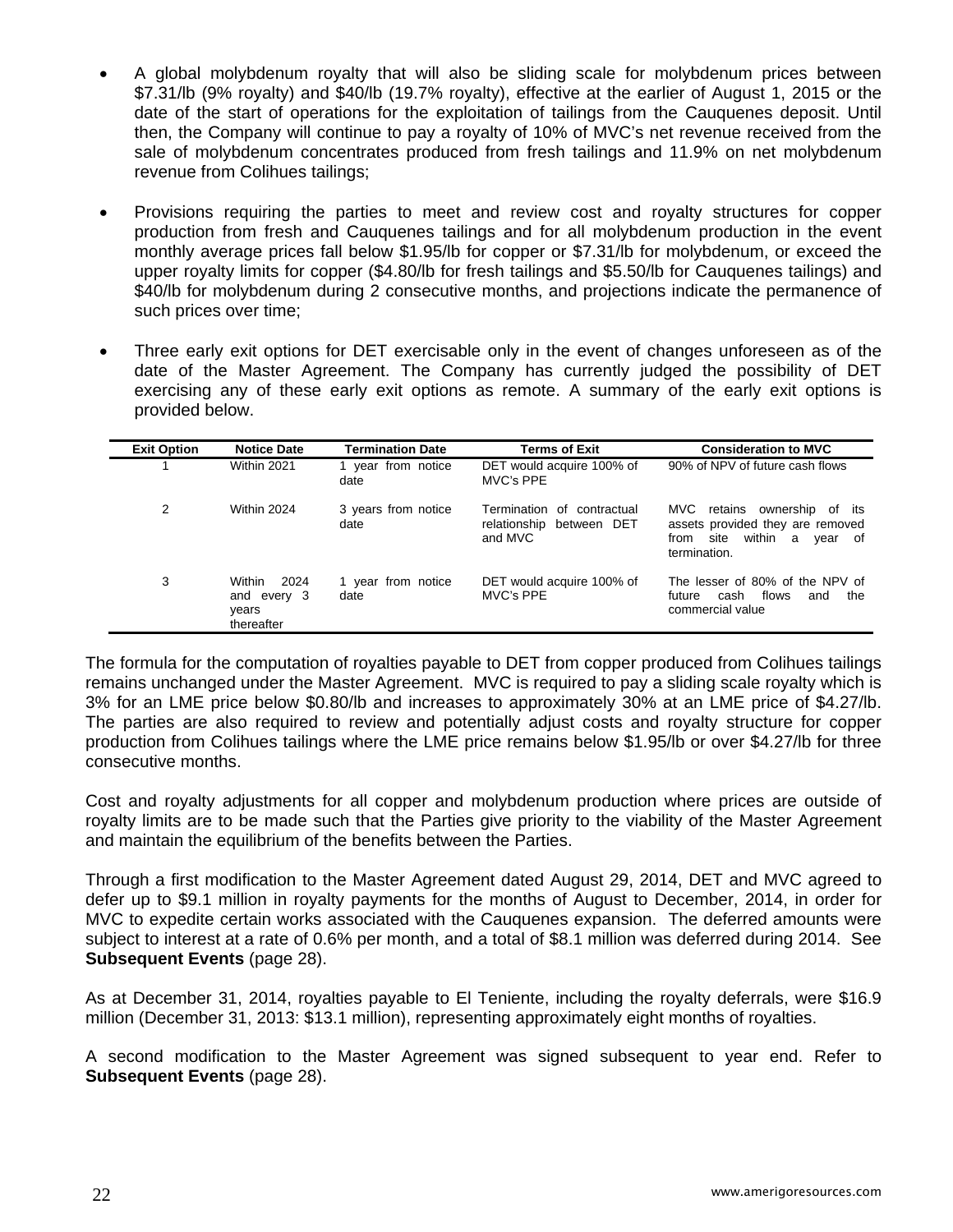The Company has decided to complete the Cauquenes expansion in phases, which management believes will reduce project risk.

Phase one will enable MVC to extract the high grade Cauquenes tailings for processing in its existing operations. Estimated time of construction is six months, and is expected to result in increases in MVC's copper production to an average annual rate of 70 million pounds. Capex budget for Phase one is \$71.1 million.

During phase two MVC will upgrade its existing plant and operations in order to increase copper and molybdenum recovery rates. Phase two may be carried out in a series of stages, depending on internal cash flow and/or financing, and on completion is expected to further increase MVC's copper and molybdenum production.

MVC has secured all construction and other permits for the project and to December 31, 2014 has incurred \$15.9 million of the \$71.1 million Capex budget for phase one, including \$8.9 million incurred in 2014 in respect of expenses for the owner's team, engineering and procurement of long delivery items such as pumps, pipes and electrical equipment

|                       | <b>Total</b> | Less than 1 year | 1 to 2 years | 2 to 5 years | More than 5 years |
|-----------------------|--------------|------------------|--------------|--------------|-------------------|
| Trade and other       |              |                  |              |              |                   |
| payables              | 17,882       | 17,882           | ۰            | ۰            |                   |
| <b>Current</b> income |              |                  |              |              |                   |
| tax payable           | 116          | 116              |              |              |                   |
| El Teniente           |              |                  |              |              |                   |
| royalties             | 16,921       | 16,921           |              |              |                   |
| <b>Royalties to</b>   |              |                  |              |              |                   |
| related parties       | 10,959       | 913              | 1,273        | 2,888        | 5,885             |
| Severance             |              |                  |              |              |                   |
| provisions            | 1,341        | ۰                |              |              | 1,341             |
| Minimum               |              |                  |              |              |                   |
| power                 |              |                  |              |              |                   |
| payments <sup>1</sup> | 130,156      | 4,248            | 4,248        | 37,794       | 83,866            |
| Total                 |              |                  |              |              |                   |
| contractual           |              |                  |              |              |                   |
| obligations           | 177,375      | 40,080           | 5,521        | 40,682       | 91,092            |

*SUMMARY OF OBLIGATIONS (Expressed in thousands)*

 $1$  MVC has contracts with its current power provider which extends to December 31, 2017 and establishes minimum stand-by charges based on peak hour power supply calculations, currently estimated to be approximately \$354,000 per month for the period January 1, 2014 to December 31, 2017. See Subsequent Events (page 28).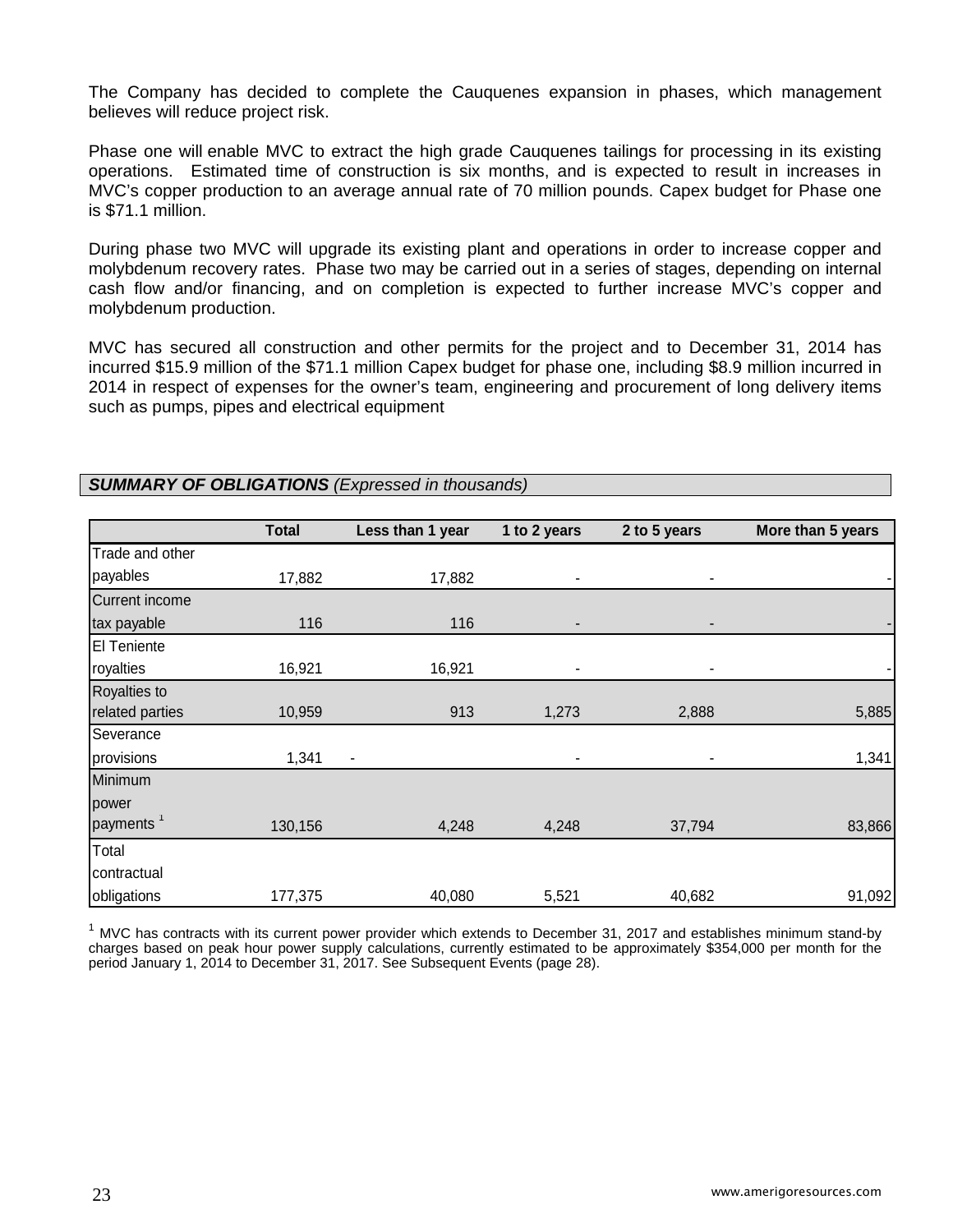#### *OTHER MD&A REQUIREMENTS*

#### **Transactions with Related Parties**

a) Non-controlling interests

Amerigo holds its interest in MVC through Amerigo International Holdings Corp. ("Amerigo International").

Amerigo International is wholly-owned by Amerigo except for certain outstanding Class A shares which are owned indirectly by Amerigo's Chairman and CEO, an associate of the Chairman and CEO, a former director of Amerigo and an associate of that former director. The Class A shares were issued as part of a tax-efficient structure for the payment of the royalty (the "Royalty") granted in exchange for the transfer to the Company of an option to purchase MVC.

In accordance with the articles of Amerigo International, the holders of the Class A shares are not entitled to any dividend or to other participation in the profits of Amerigo International, except for a total royalty dividend, if declared by the directors of Amerigo International, in an amount equal to the amount of the Royalty.

The Royalty is calculated as follows:

- \$0.01 for each pound of copper equivalent produced from El Teniente tailings by MVC or any successor entity to MVC if the price of copper is under \$0.80, or
- \$0.015 for each pound of copper equivalent produced from El Teniente tailings by MVC or any successor entity to MVC if the price of copper is \$0.80 or more.

The Royalty is a derivative financial instrument. This liability is measured at fair value, with changes in fair value recorded in profit for the period. The fair value of the liability at December 31, 2014 was \$11.0 million (December 31, 2013: \$4.9 million), with a current portion of \$863,000 (December 31, 2013: \$655,000) and a long-term portion of \$10.1 million (December 31, 2013: \$4.2 million). In Q2-2014 the fair value of the derivative liability increased by \$8.1 million as a result of the increase in MVC's estimated future production from El Teniente tailings, following the extension of MVC's rights to process El Teniente tailings on the signing of the Master Agreement.

The Royalty is paid as a royalty dividend on the Class A shares of Amerigo International. In 2014, royalties totaling \$621,000 were paid or accrued to the Amerigo International Class A shareholders (2013: \$707,000). At December 31, 2014, \$60,000 of this amount remained payable (December 31, 2013: \$52,000).

The royalty derivative to related parties includes the royalty dividends described above and a reduction in fair value of \$2.0 million (2013: \$1.1 million), for a total royalty derivative recovery of \$1.4 million (2013: \$411,000).

b) Directors' fees and remuneration to officers

During the year ended December 31, 2014, the Company paid or accrued \$1.4 million in salaries and fees to companies associated with certain directors and officers of Amerigo (2013: \$1.3 million).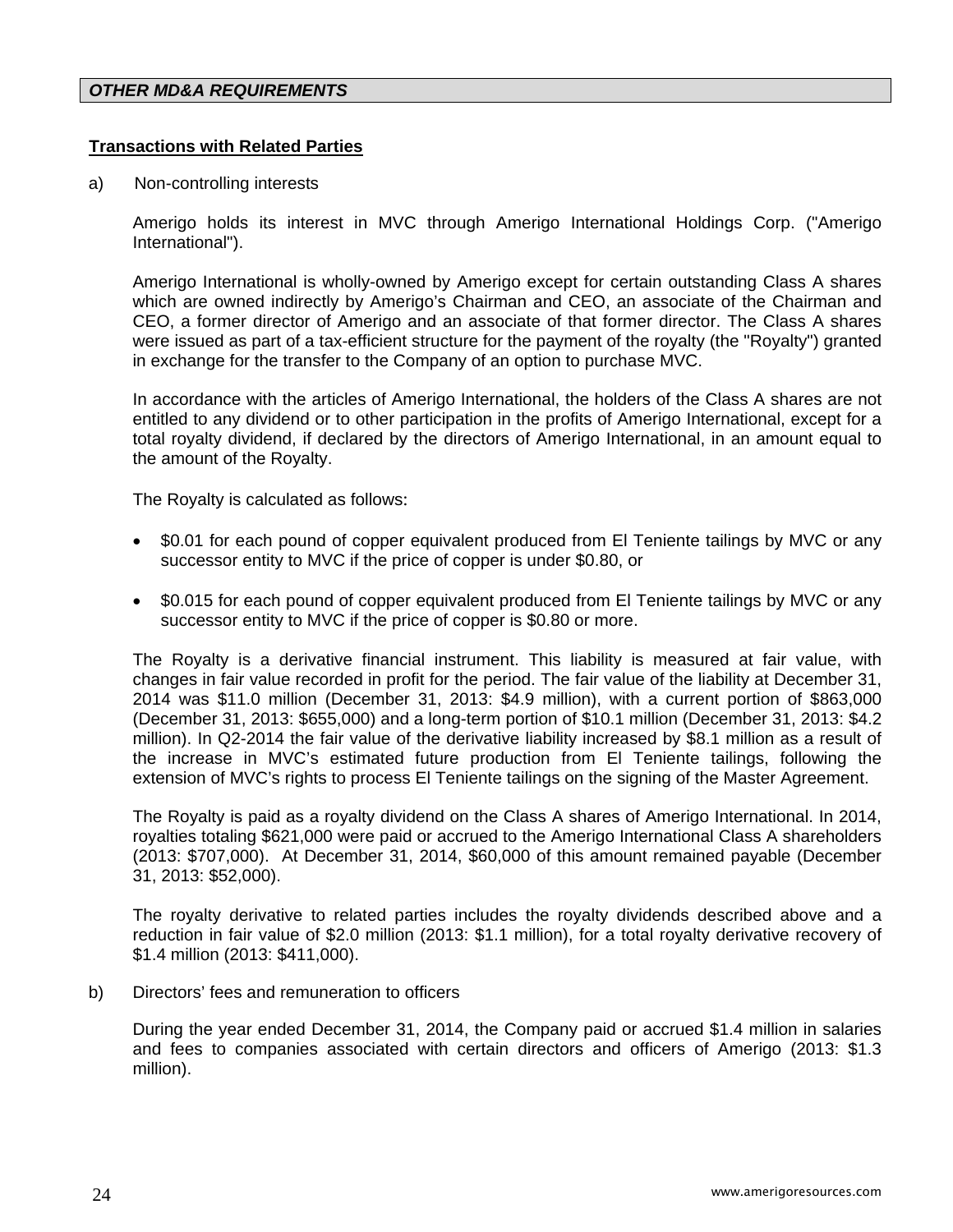Management fees are paid to the below noted companies owned by executive officers and directors, as follows:

- Zeitler Holdings Corp. Controlled by Dr. Klaus Zeitler, Chairman and CEO of Amerigo
- Michael J. Kuta Law Corporation Controlled by Michael Kuta, General Counsel and Corporate Secretary of Amerigo.
- Delphis Financial Strategies Inc. Controlled by Aurora Davidson, CFO of Amerigo

In the same period, Amerigo paid or accrued \$360,000 in directors' fees to independent directors (2013: \$265,000). In Amerigo's consolidated financial statements directors' fees and remuneration to officers are categorized as salaries, management and professional fees. At December 31, 2014, an aggregate amount of \$1,900 was due to directors and officers for directors' fees and reimbursement of expenses (2013: \$74,000). These transactions were in the ordinary course of business and measured at the exchange amounts agreed to by the parties.

In 2014, 3,500,000 options were granted to directors and officers of the Company (2013: nil).

- c) As of December 31, 2014 one of Amerigo's officers acted as an officer and another as a director of Nikos Explorations Ltd., a company over which Amerigo exercises significant influence.
- d) As of December 31, 2014 two of Amerigo's officers acted as officers and one of Amerigo's directors acted as a director and Chairman of Los Andes Copper Ltd., a company in which Amerigo holds an investment.

#### **Critical Accounting Estimates and Judgments**

Estimates and judgments are continually evaluated and are based on historical experience and other factors, including expectations of future events that are believed to be reasonable under the circumstances.

In preparing its consolidated financial statements, the Company makes judgments, estimates and assumptions concerning the future. The resulting accounting judgments and estimates will, by definition, seldom equal the related actual results. The judgments, estimates and assumptions that have a significant risk of causing a material adjustment to the carrying amounts of assets and liabilities within the next financial year are addressed below.

The significant estimates and judgments made by management in applying the Company's accounting policies and the key sources of estimation uncertainty were the same as those that applied to the consolidated financial statements as at and for the year ended December 31, 2013, except for judgment and estimate revisions arising from tax reform enacted in Chile in September 2014 (as explained on pages 15 and 16), and revisions booked during Q2-2014 arising from changes to the Company's contractual relationship with DET as of April 8, 2014.

a) Useful Life of Assets

MVC estimates the economic life of most of its PPE based on their useful life, not to exceed the term of MVC's contractual relationship with DET.

The Company changed its estimate for the termination of MVC's contractual relationship with DET from December 31, 2021 to December 31, 2037. Given the long-term useful life of most of MVC's PPE, the contract extension resulted in longer PPE economic lives, which were prospectively extended, resulting in lower depreciation expense.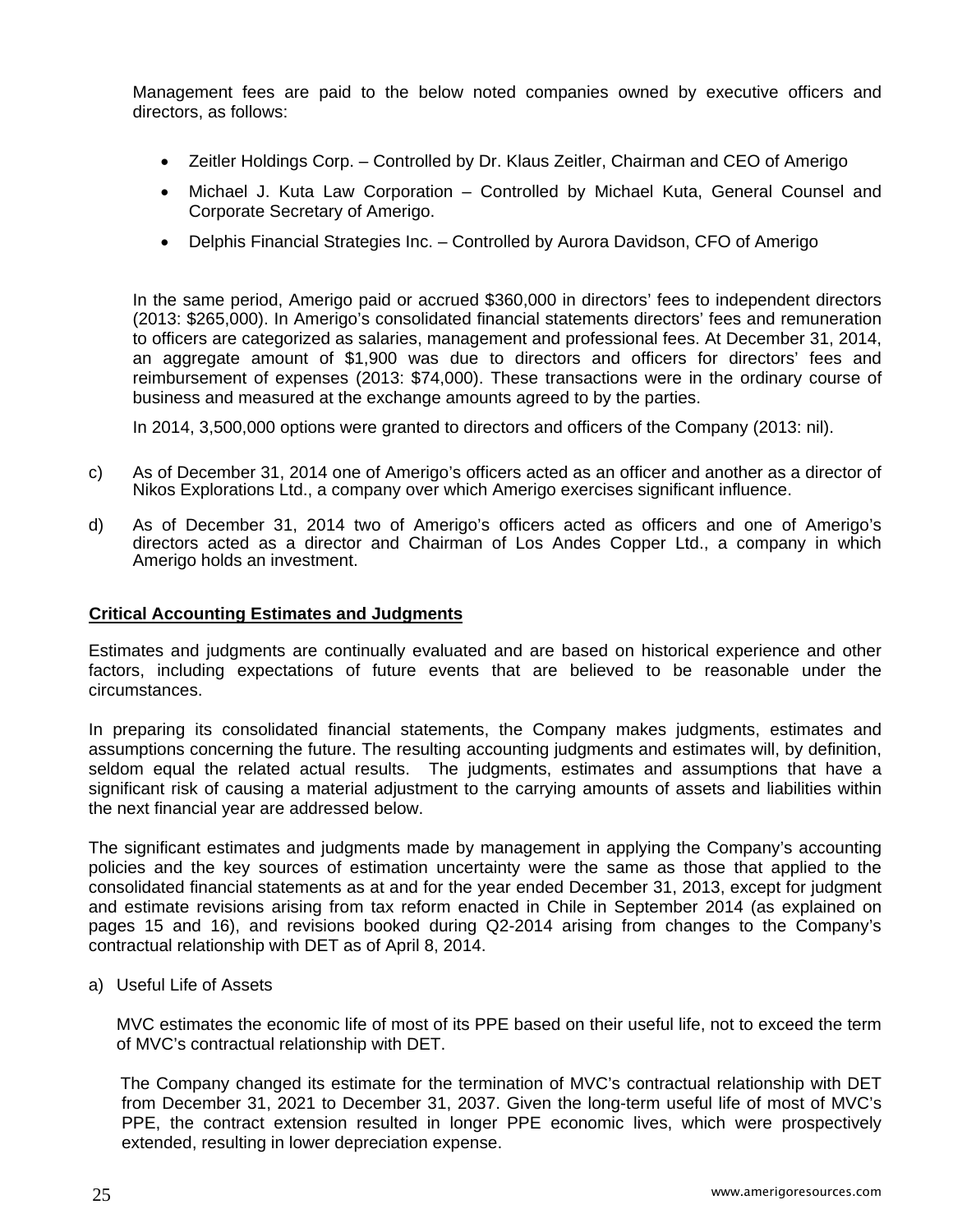# b) Asset Retirement Obligation ("ARO")

During 2014 the Company reassessed its ARO obligations under the Master Agreement, which provides that MVC will transfer its PPE to DET on December 31, 2037 at no cost and free and clear of all encumbrances, unless DET decides not to take ownership of the PPE and provides MVC with 3-year notice to this effect. The Master Agreement also contains three early exit options which may only be exercised by DET at specific future dates in the event of changes that were unforeseen at the date of the Master Agreement. If early exit options 1 or 3 were to be exercised, DET would then acquire all of MVC's PPE. In all of these cases, MVC would not have an ARO. MVC would only have an ARO if DET were to exercise early exit option 2 or decide not to take ownership of PPE in 2037, both of which in the Company's view are extremely unlikely to occur. As a result the Company has concluded that the ARO weighted for probability is immaterial. The Company's judgment as to the probability of DET choosing to exercise an exit option will be reassessed on each reporting date.

The Company has also concluded there are no constructive obligations arising from past events that would trigger the recognition of an ARO under the Master Agreement.

As a result of this reassessment, the Company eliminated its former estimates for an ARO asset (\$2.2 million) and an ARO liability (\$7.4 million) with a resulting credit of \$5.2 million to PPE (the "ARO Credit"), as required under IFRS. The ARO Credit will be extinguished through the term of the Master Agreement as a depreciation recovery, further reducing depreciation expense prospectively from April 2014.

# c) Severance Provisions

MVC has a future obligation with several of its managers for severance payments based on their employment contracts, irrespective of whether the employment relationship is terminated by MVC or by the employee. MVC records management severance obligations as liabilities at present value in the Company's consolidated statements of financial position. The value of management severance obligations is evaluated on an annual basis or as new information becomes available on the expected amounts and timing of cash flows required to discharge such obligations. The increase or decrease over time in the present value of the obligations is recorded each period in cost of sales.

MVC also has statutory obligations prescribed by Chilean labour law for severance payments in the event employees are terminated by MVC. Given the former term of its contractual relationship with DET to 2021, MVC had conservatively assessed that it was more probable than not that current employees of MVC would be terminated as of December 31, 2021 as there was no factual evidence suggesting the contract with DET would be extended beyond that date. Accordingly, MVC had previously recorded the statutory severance obligations as a liability at present value in the Company's consolidated statements of financial position. The Company reassessed this position given the extension of the contractual relationship with DET and concluded that it is currently highly unlikely existing workers at MVC will still be employed by MVC in 2037. There is also evidence in place suggesting 2037 is not necessarily a definitive date to provide for severance payments prescribed by law. Based on these facts, the Company believes that the provision for statutory severance to MVC workers is immaterial at this time. The Company will revisit this estimate on each reporting date.

#### d) Royalty Derivative to Related Parties

The Company has an obligation to pay royalties to certain related parties, based on a fixed payment for each pound of copper equivalent produced from El Teniente tailings by MVC. The royalty is a derivative financial instrument measured at fair value, therefore in April 2014 the Company was required under IFRS to reassess its estimate for the royalty derivative based on the revised production estimates associated with the changes in the contractual relationship with DET. As a result of the increase in MVC's estimated future production from El Teniente tailings, the estimate for the royalty derivative to related parties increased by \$8.1 million with a resulting loss on change of estimates of \$8.1 million.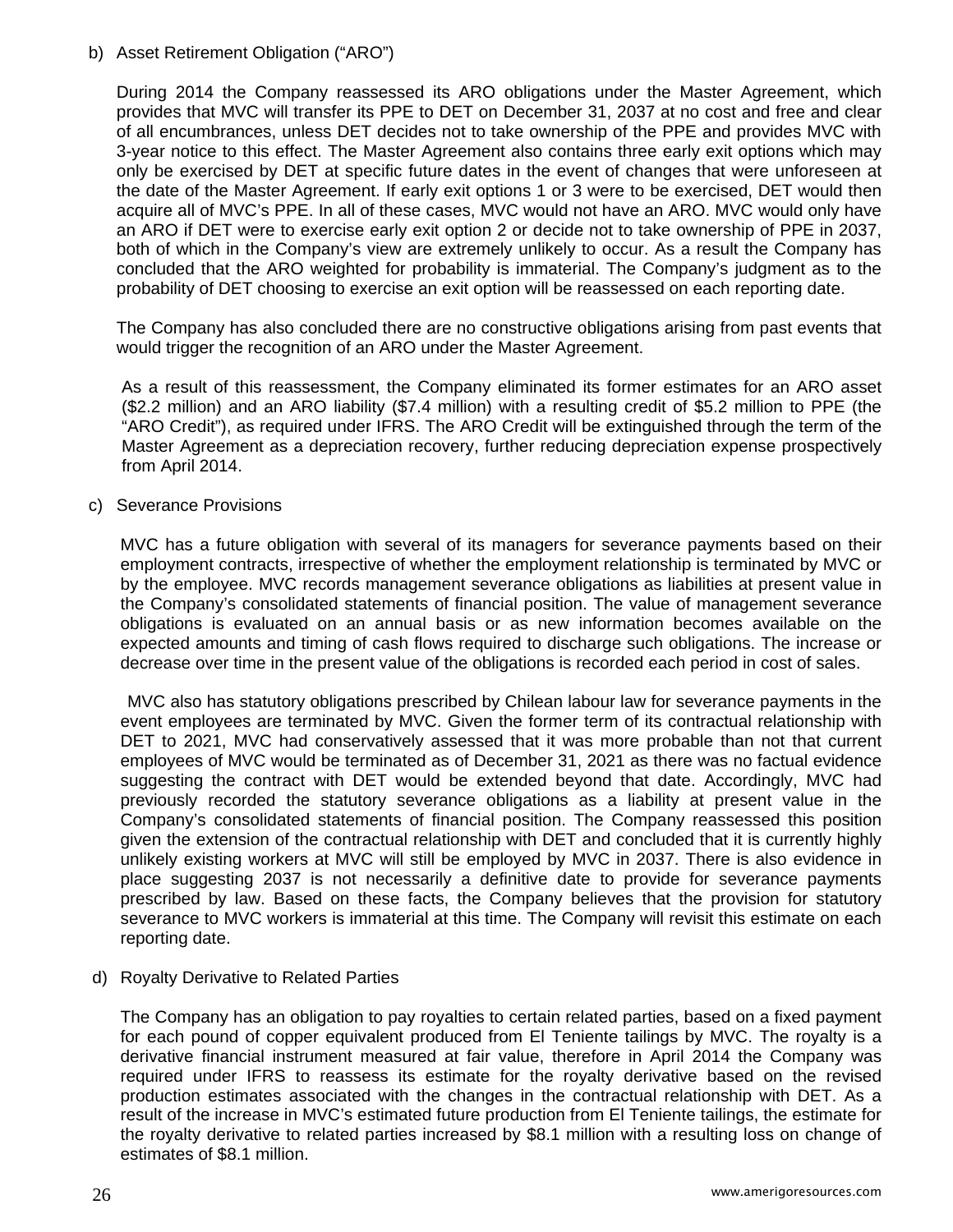# e) Exploration and Evaluation Assets ("EEA")

The application of the Company's accounting policy for exploration and evaluation expenditures requires judgment in determining whether future economic benefits are likely to arise as a result of these expenditures. The deferral policy requires management to make certain estimates and assumptions about future events or circumstances, in particular whether an economically viable processing operation can be established. Estimates and assumptions made may change if new information becomes available. If, after expenditures are capitalized, information becomes available suggesting that the recovery of expenditures is unlikely, the amount capitalized is written off in the statement of comprehensive income in the period when the new information becomes available. EEA are included in the Company's impairment test along with PPE.

EEA were transferred to PPE once the Company obtained the legal right to process the related tailings and it was determined that an economically viable processing operation had been established.

The Company's EEA of \$22.6 million related exclusively to the Cauquenes project and were therefore reclassified to PPE in April 2014.

f) Power Cost Assumptions

Certain components of MVC's power costs require complex calculations involving data from the Chilean National Energy Commission, the central power grid operating network and the Company's power supply company. The Company relies on the advice of external power consultants to estimate these costs, in particular in the case of newly introduced charges with no historical precedent. Final costs may vary from estimated costs and any such variances are included in earnings in the period in which final costs are determined.

# **Disclosure Controls and Procedures**

The Company's disclosure controls and procedures are designed to provide reasonable assurance that all relevant information is communicated to senior management and to allow timely decisions regarding required disclosure.

The Company has a formal corporate disclosure policy in place which includes the setting up of a Disclosure Policy Committee currently consisting of the Company's Chairman and CEO, President and COO, CFO, Corporate Secretary and one of the Company's independent directors.

Management is reasonably confident that material information relating to the Company, including its consolidated subsidiaries, is being made known to senior management in a timely manner, and that the Company's disclosure controls and procedures are effective not only with respect to the Company's annual filing requirements but on an ongoing basis as of the end of the period covered by this report.

# **Internal Controls over Financial Reporting ("ICFR")**

ICFR is a process designed to provide reasonable assurance regarding the reliability of financial reporting and the preparation of financial statements for external purposes in accordance with IFRS.

The Company's ICFR includes policies and procedures that pertain to the maintenance of records that accurately and fairly reflect the additions to and dispositions of the assets of the Company; provide reasonable assurance that transactions are recorded as necessary to permit preparation of financial statements in accordance with IFRS and the Company's receipts and expenditures are made only in accordance with authorization of management and the Company's directors; and provide reasonable assurance regarding prevention or timely detection of unauthorized acquisition, use or disposition of the Company's assets that could have a material effect on the annual or interim financial statements.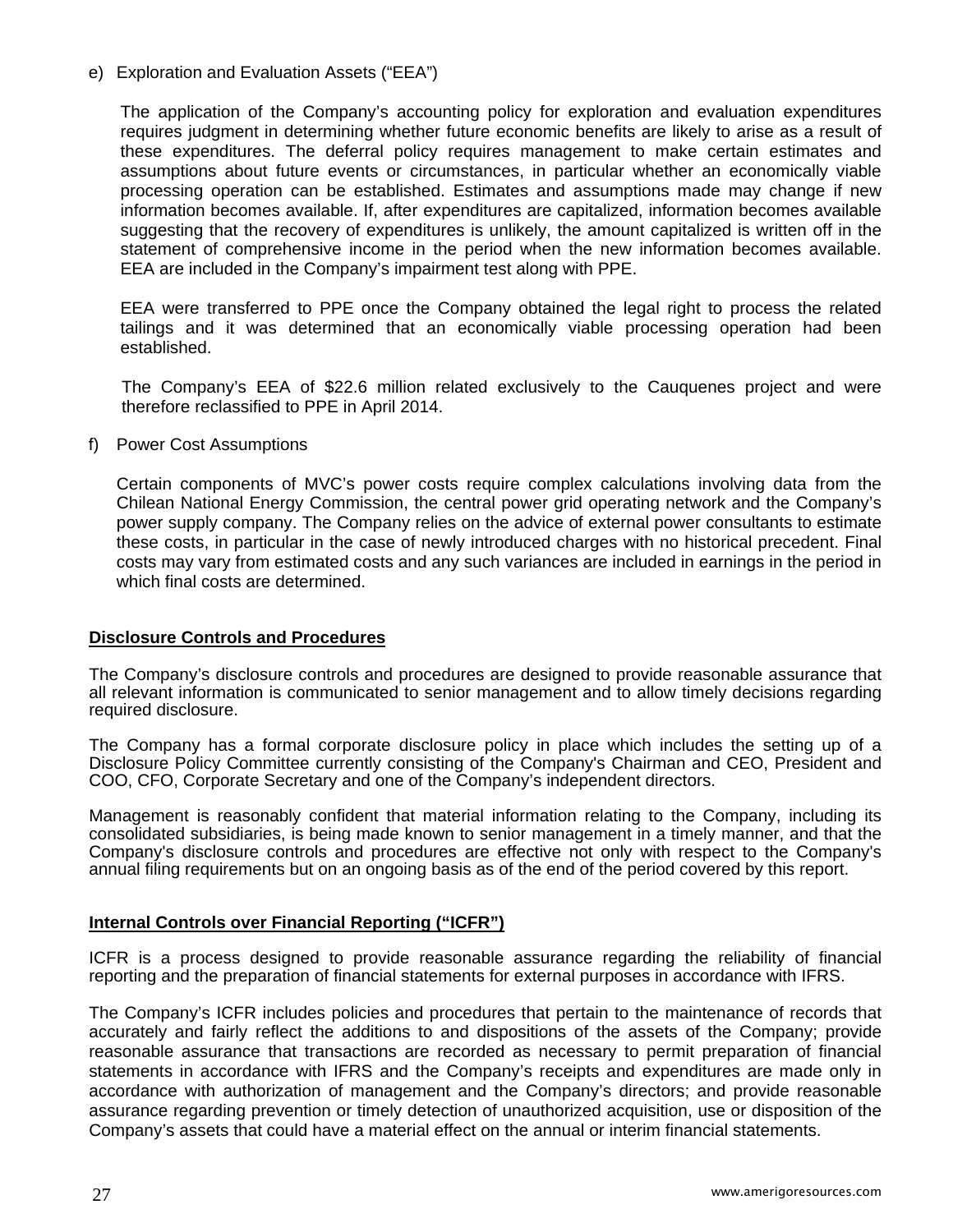Any system of internal controls over financial reporting, no matter how well designed, has inherent limitations. Therefore, even those systems determined to be effective can provide only reasonable assurance with respect to financial statement preparation and presentation.

An evaluation of the design and operating effectiveness of the Company's ICFR was conducted as of December 31, 2014 by the Company's management, including the Chairman and CEO and CFO. Based on this evaluation, management has concluded that the design of the Company's ICRF was effective.

There were no changes during the year ended December 31, 2014 that have materially affected, or are reasonably likely to affect, the Company's ICFR.

# **Commitments**

- a) MVC entered into an agreement with its current power provider with a term from January 1, 2010 to December 31, 2017 which establishes minimum stand-by charges based on peak hour power supply calculations, currently estimated to be approximately \$354,000 per month for the period January 1, 2015 to December 31, 2017. Refer to **Subsequent Events** below.
- b) The Company has entered into a joint lease agreement together with an unrelated corporation for the lease of office premises in Vancouver. The lease is for a five year term commencing August 1, 2011, and the Company's share of basic rent commitments for the remaining term of the contract is approximately \$187,000.
- c) The Master Agreement with DET has a Closure Plan clause requiring MVC and DET to work jointly to assess, under the new production scenario, the revision of the closure plan for the Cauquenes Deposit and compare it to the current plan in the possession of DET. In the case of any variation in the interests of DET due to MVC's activities extracting and processing tailings in Cauquenes, the Parties will jointly evaluate the form of implementation and financing or compensation of such variation. Until such time as the estimation of the new closure plan is available and the Parties agree on the terms of compensation resulting from the revised plan, it is the Company's view there is no obligation to record a provision because the amount, if any, is not possible to determine.

# **Subsequent Events**

- a) All deferred amounts and applicable interest owing to DET in accordance with the first modification to the Master Agreement were paid in full in January, 2015.
- b) On February 3, 2015, MVC and DET entered into a second modification to the Master Agreement dated December 31, 2014 which provided for the following:
	- i) The delivery to DET of all copper concentrates produced by MVC during the period from January 1, 2015 to December 31, 2022 pursuant to a "maquila" or tolling arrangement, subject to similar terms and conditions pursuant to the concentrate sales agreement MVC had with Enami to December 31, 2014. MVC's compensation will be determined in accordance with the LME copper price and industry benchmark treatment and refining charges, and is anticipated to generate approximately the same contractual results as contained in the prior agreement with Enami.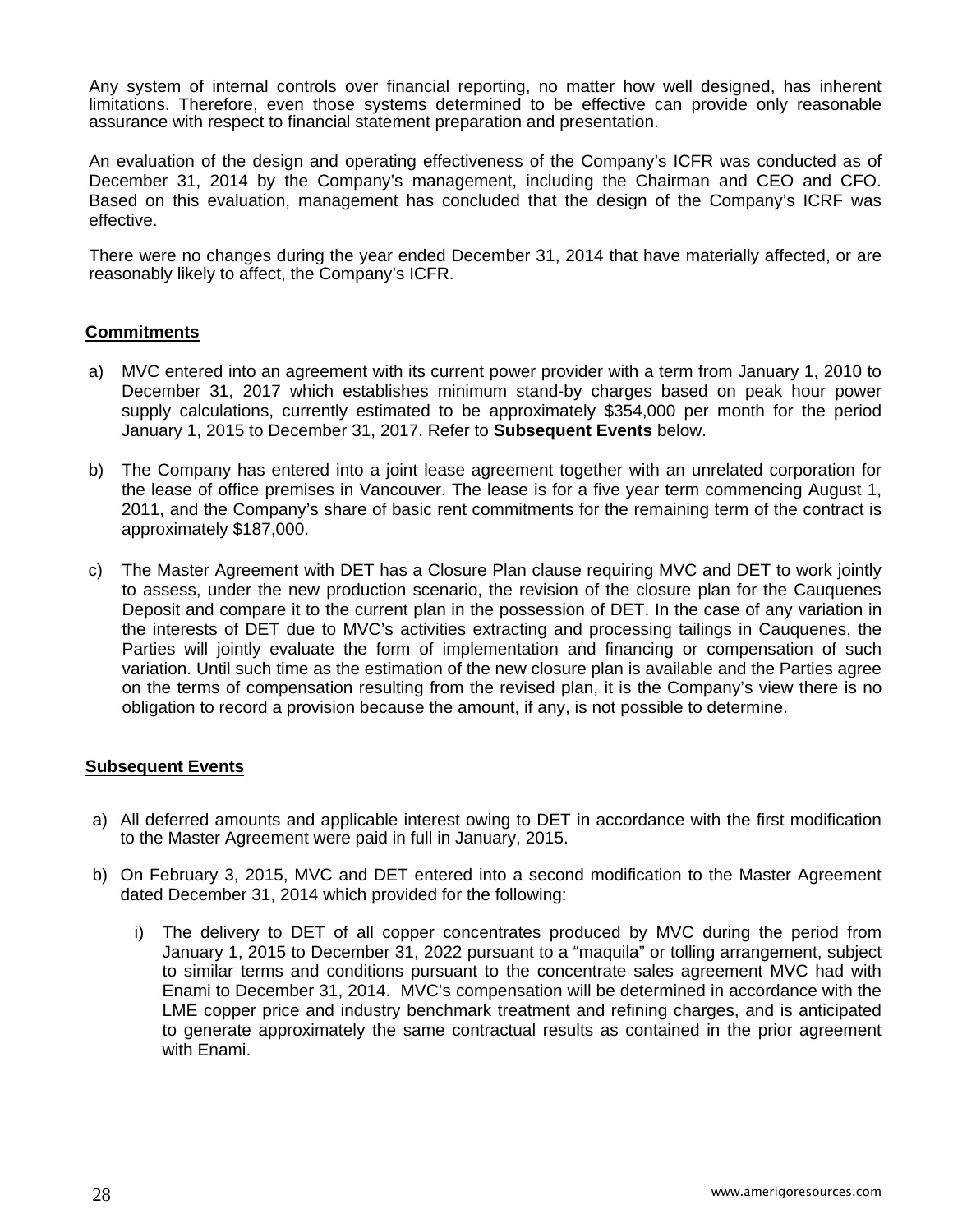- ii) In exchange for the agreement set out in i) above, DET has agreed to provide a price support agreement to assist MVC with the Cauquenes expansion in an amount of up to \$17.0 million (the "DET Facility"). MVC will draw down \$1.0 million from the DET Facility for each month during the years 2015 and 2016 in which the average copper final settlement price to MVC is less than \$2.80/lb Cu, up to the \$17.0 million maximum. The DET Facility will bear interest at a rate of 0.6% per month and will be subordinate to MVC's bank financing.
- c) MVC and Empresa Eléctrica Pehuenche S.A., MVC's current power provider reached an agreement for the supply of 33.5 MW of electricity during peak hours and 35 MW during off-peak hours at a fixed price of \$118/MWh, subject to adjustment for changes in the Consumer Price Index (USA) published by the US Bureau of Labor Statistics. The term is from January 2018 to December 2024 and the agreement will supply approximately 70% of MVC's estimated annual power requirements. The unit cost including all other contractual charges is expected to be approximately \$131/Mwh.

# **Other**

As of February 19, 2015, Amerigo has outstanding 173,610,629 common shares and 13,765,000 options (exercisable at prices ranging from Cdn\$0.44 to Cdn\$1.32 per share).

Additional information, including the Company's most recent Annual Information Form, is available on SEDAR at www.sedar.com.

# **Cautionary Statement on Forward Looking Information**

This MD&A contains certain forward-looking information and statements as defined in applicable securities laws (collectively referred to as "forward-looking statements"). These statements relate to future events or our future performance. All statements other than statements of historical fact are forward-looking statements. The use of any of the words "anticipate", "plan", "continue", "estimate", "expect", "may", "will", "project", "predict", "potential", "should", "believe" and similar expressions is intended to identify forward-looking statements. Although the Company believes that these assumptions were reasonable when made, because these assumptions are inherently subject to significant uncertainties and contingencies which are difficult or impossible to predict and are beyond the Company's control, the Company cannot assure that it will achieve or accomplish the expectations, beliefs or projections described in the forward-looking statements. These statements involve known and unknown risks, uncertainties and other factors that may cause actual results or events to differ materially from those anticipated in such forward-looking statements. These statements speak only as of the date of this MD&A. These forward-looking statements include but are not limited to, statements concerning:

- forecast production and operating costs;
- our strategies and objectives;
- our estimates of the availability and quantity of tailings, and the quality of our mine plan estimates;
- prices and price volatility for copper and other commodities and of materials we use in our operations;
- the demand for and supply of copper and other commodities and materials that we produce, sell and use;
- sensitivity of our financial results and share price to changes in commodity prices;
- our financial resources;
- interest and other expenses;
- domestic and foreign laws affecting our operations;
- our tax position and the tax rates applicable to us;
- decisions regarding the timing and costs of construction and production, and the issuance of the necessary permits and other authorizations required for, our expansion projects, including the expansion for the Cauquenes deposit;
- our ability to procure or have access to financing and to comply with our loan covenants;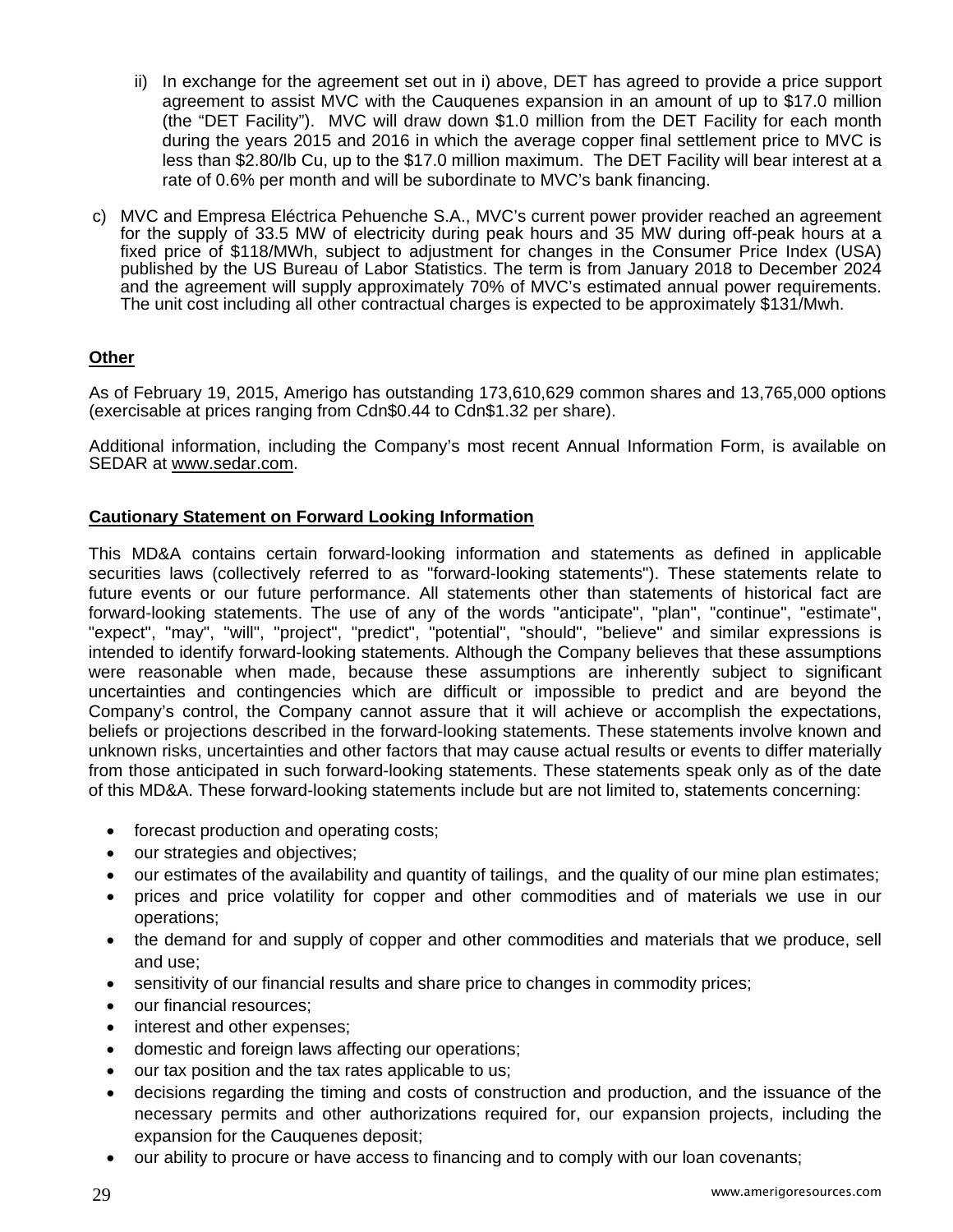- the production capacity of our operations, our planned production levels and future production;
- potential impact of production and transportation disruptions;
- hazards inherent in the mining industry causing personal injury or loss of life, severe damage to or destruction of property and equipment, pollution or environmental damage, claims by third parties and suspension of operations
- our planned capital expenditures and estimates of asset retirement obligations and other costs related to environmental protection;
- our future capital and production costs, including the costs and potential impact of complying with existing and proposed environmental laws and regulations in the operation and closure of our operations;
- repudiation, nullification, modification or renegotiation of contracts;
- our financial and operating objectives;
- our environmental, health and safety initiatives;
- the outcome of legal proceedings and other disputes in which we may be involved;
- the outcome of negotiations concerning metal sales, treatment charges and royalties;
- our capital expenditures, including the timing and cost of completion of capital projects;
- disruptions to the Company's information technology systems, including those related to cybersecurity;
- our dividend policy; and
- general business and economic conditions.

Inherent in forward-looking statements are risks and uncertainties beyond our ability to predict or control, including risks that may affect our operating or capital plans; risks generally encountered in the permitting and development of mineral projects such as unusual or unexpected geological formations, negotiations with government and other third parties, unanticipated metallurgical difficulties, delays associated with permits, approvals and permit appeals, ground control problems, adverse weather conditions, process upsets and equipment malfunctions; risks associated with labour disturbances and availability of skilled labour and management; fluctuations in the market prices of our principal commodities, which are cyclical and subject to substantial price fluctuations; risks created through competition for mining projects and properties; risks associated with lack of access to markets; risks associated with availability of tailings and mine plan estimates; risks posed by fluctuations in exchange rates and interest rates, as well as general economic conditions; risks associated with environmental compliance and changes in environmental legislation and regulation; risks associated with our dependence on third parties for the provision of critical services; risks associated with non-performance by contractual counterparties; title risks; social and political risks associated with operations in foreign countries; risks of changes in laws affecting our operations or their interpretation, including foreign exchange controls; and risks associated with tax reassessments and legal proceedings. All of these risks and uncertainties apply not only the Company and its operations, but also to Codelco and its operations. Codelco's ongoing mining operations provide a significant portion of the materials the Company processes and its resulting metals production, therefore these risks and uncertainties may also affect their operations and in turn have a material effect on the Company.